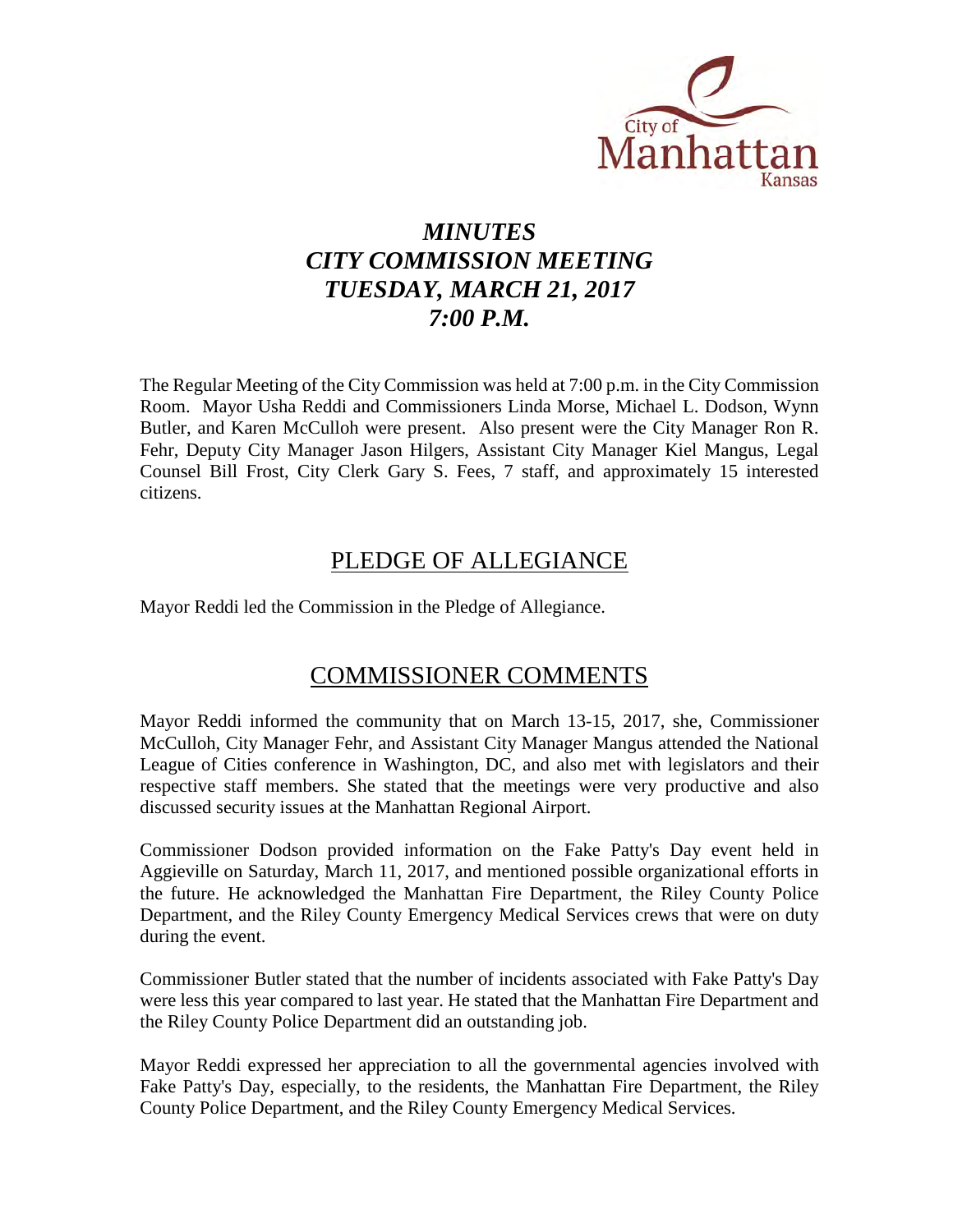## CONSENT AGENDA

(\* denotes those items discussed)

### **MINUTES**

The Commission approved the minutes of the Regular City Commission Meeting held Tuesday, March 7, 2017.

### **CLAIMS REGISTER NOS. 2846 AND 2847**

The Commission approved Claims Register Nos. 2846 and 2847 authorizing and approving the payment of claims from March 1, 2017, to March 14, 2017, in the amount of \$37,568.98 and \$2,524,854.71, respectively.

### **LICENSE**

The Commission approved an annual Cereal Malt Beverages Off-Premises License for Ampride, 215 East Poyntz Avenue.

## **PUBLIC HEARING – VACATE EASEMENT – LOTS 18 AND 21, LEDGESTONE RIDGE, UNIT TWO**

Mayor Reddi opened the public hearing.

Hearing no comments, Mayor Reddi closed the public hearing.

## **FIRST READING – VACATE EASEMENT – LOTS 18 AND 21, LEDGESTONE RIDGE, UNIT TWO**

The Commission found that no private rights will be injured or endangered by such vacation, and approved first reading of an ordinance vacating a portion of the public utility easements on Lots 18 and 21 of Ledgestone Ridge, Unit Two.

## **RESOLUTION NO. 032117-A - PETITION - THE HIGHLANDS AT GRAND MERE AND PRAIRIE VILLAGE AT THE HIGHLANDS - STREET IMPROVEMENTS (ST1705)**

The Commission found the petition sufficient, and approved Resolution No. 032117-A, finding the project advisable and authorizing construction for The Highlands at Grand Mere and Prairie Village at the Highlands Street Improvements (ST1705).

### **RESOLUTION NO. 032117-B - PETITION - THE HIGHLANDS AT GRAND MERE AND PRAIRIE VILLAGE AT THE HIGHLANDS - WATER IMPROVEMENTS (WA1710)**

The Commission found the petition sufficient, and approved Resolution No. 032117-B, finding the project advisable and authorizing construction for The Highlands at Grand Mere and Prairie Village at the Highlands Water Improvements (WA1710).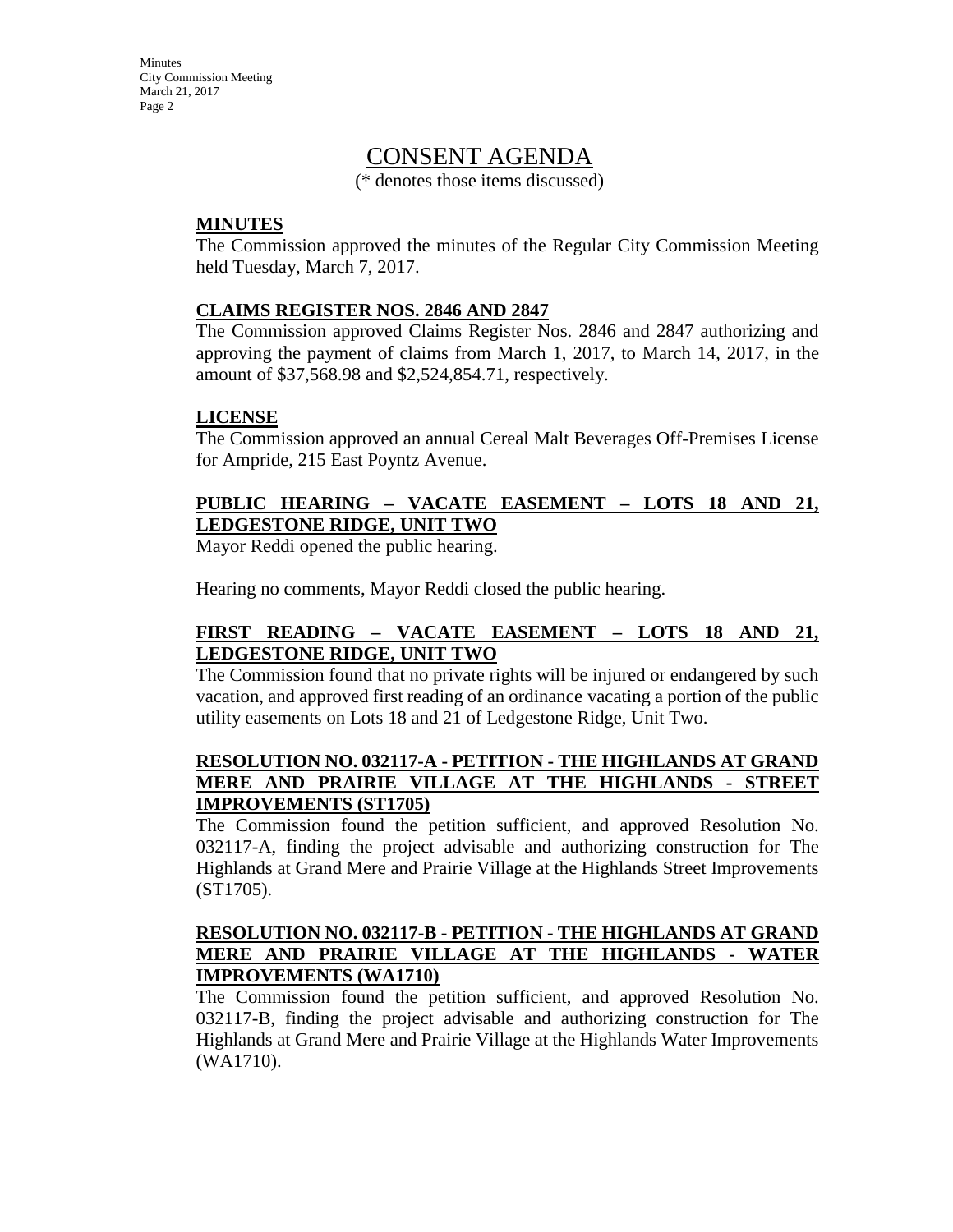# CONSENT AGENDA *(CONTINUED)*

### **RESOLUTION NO. 032117-C - PETITION - THE HIGHLANDS AT GRAND MERE AND PRAIRIE VILLAGE AT THE HIGHLANDS - SANITARY SEWER IMPROVEMENTS (SS1714)**

The Commission found the petition sufficient, and approved Resolution No. 032117-C, finding the project advisable and authorizing construction for The Highlands at Grand Mere and Prairie Village at the Highlands Sanitary Sewer Improvements east of the project along the property line with Colbert Hills Golf Course (SS1714).

### **RESOLUTION NO. 032117-D - PETITION - THE HIGHLANDS AT GRAND MERE AND PRAIRIE VILLAGE AT THE HIGHLANDS - SANITARY SEWER IMPROVEMENTS (SS1715)**

The Commission found the petition sufficient, and approved Resolution No. 032117-D, finding the project advisable and authorizing construction for The Highlands at Grand Mere Sanitary Sewer Improvements (SS1715).

## **AGREEMENT - ENGINEERING SERVICES - THE HIGHLANDS AT GRAND MERE AND PRAIRIE VILLAGE AT THE HIGHLANDS - STREET (ST1705), WATER (WA1710), AND SANITARY SEWER IMPROVEMENTS (SS1714) (SS1715)**

The Commission authorized the Mayor and City Clerk to execute an engineering services agreement with Schwab-Eaton, of Manhattan, Kansas, in an amount not to exceed \$152,309.00, for The Highlands at Grand Mere and Prairie Village at the Highlands Street (ST1705), Water (WA1710), and Sanitary Sewer Improvements (SS1714) (SS1715).

## **ACCEPT – 2017 FEDERAL FUNDS EXCHANGE**

The Commission authorized City Administration to accept the Federal Funds exchange for 2017 in the amount of \$541,732.74 for future transportation projects.

### **AGREEMENT – ENGINEERING SERVICES – SOUTH DELAWARE AVENUE STORMWATER IMPROVEMENTS (SM1706, CIP #SW081P)**

The Commission authorized the Mayor and City Clerk to execute an agreement for professional services in an amount not to exceed \$55,340.00 with Alfred Benesch Company, of Manhattan, Kansas, for the South Delaware Avenue Stormwater Improvements (SM1706, CIP #SW081P).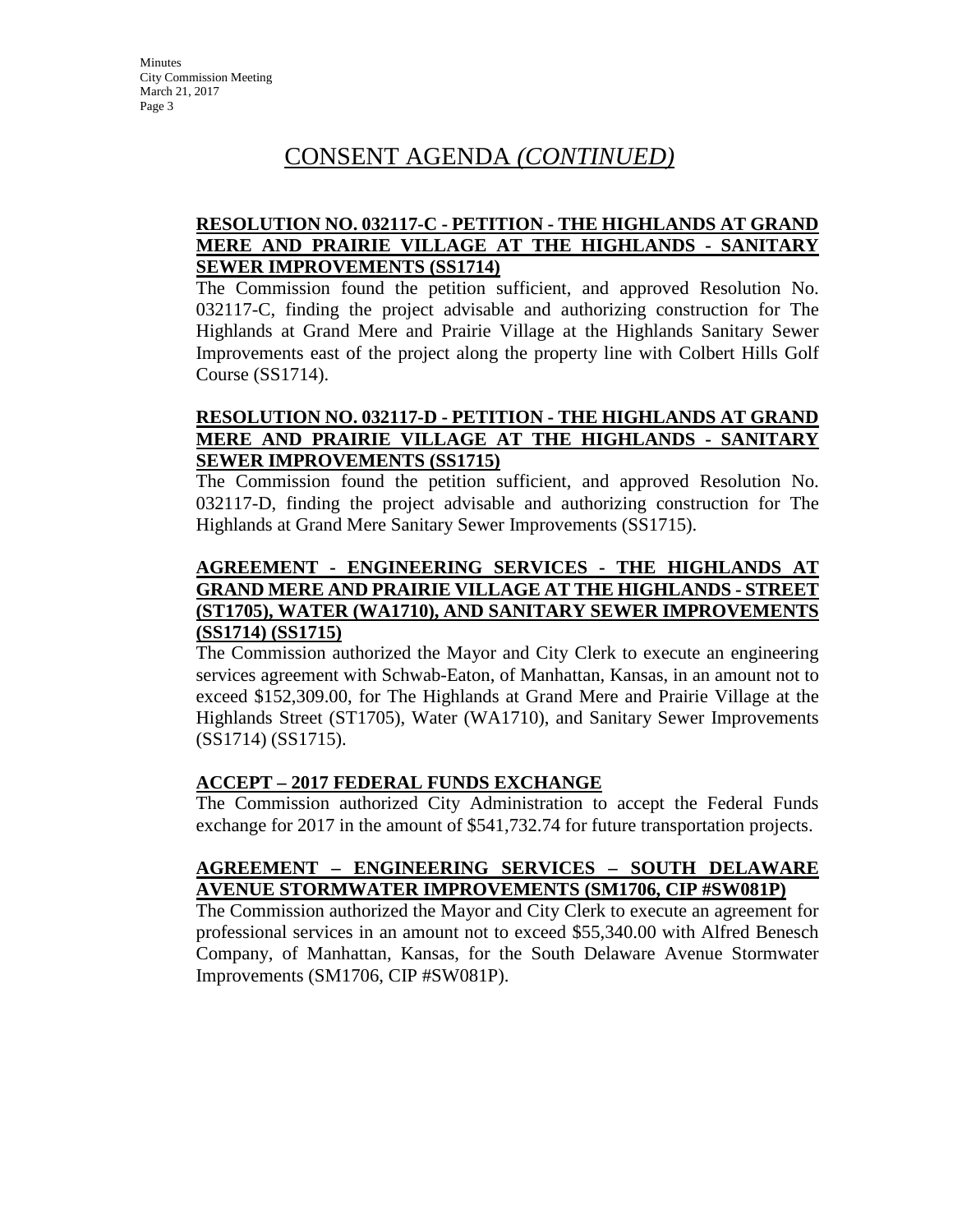# CONSENT AGENDA *(CONTINUED)*

## **AWARD CONTRACT – 2017 CURED-IN-PLACE-PIPE SEWER LINING PROJECT (SS1704)**

The Commission awarded and authorized the Mayor and City Clerk to execute a construction contract in the amount of \$489,375.00 with SAK Construction, LLC, of O'Fallon, Missouri, for the 2017 Cured-in-Place-Pipe Sewer Lining Project (SS1704).

## **AWARD CONTRACT – 2017 SANITARY SEWER MANHOLE REHABILITATION PROJECT (SS1703)**

The Commission awarded and authorized the Mayor and City Clerk to execute a contract in the amount of \$57,350.00 with Mayer Specialty Services, of Goddard, Kansas, for the 2017 Sanitary Sewer Manhole Rehabilitation Project (SS1703).

## **AMENDMENT NO. 3 – MOWING SERVICES**

The Commission authorized the Mayor and City Clerk to execute contract mowing services extension Amendment No. 3 in the amount of \$37,925.00 with Little Apple Lawn and Landscape, of Manhattan, Kansas, for a term to terminate on October 31, 2017.

## **PURCHASE – ANIMAL CONTROL DIVISION – UNIT 169 – ¾-TON CARGO VAN (CIP #AS007E)**

The Commission authorized the purchase of a 2017 Chevrolet ¾-ton cargo van (CIP #AS007E), for the Animal Control Division, from Ed Bozarth Chevrolet, of Topeka, Kansas, in the amount of \$23,080.00 (base bid in the amount of \$24,830.00 less trade-in of current Unit #169 in the amount of \$1,750.00), to be paid from the General Fund.

## **LEASE PURCHASE – PAINT MACHINE WITH PUSHER UNIT (CIP #AP065E)**

The Commission authorized the purchase of a paint machine with pusher unit for the Manhattan Regional Airport from Vogel Traffic Services, Inc., dba EZ-Liner Industries, of Orange City, Iowa, in the amount of \$39,257.00, to be paid from the General Fund; authorized the disposal by Purple Wave Auction of the existing paint machine upon delivery of the new machine; and authorized the Mayor and/or City Clerk to execute the lease purchase agreement for the paint machine with pusher unit (CIP #AP065E).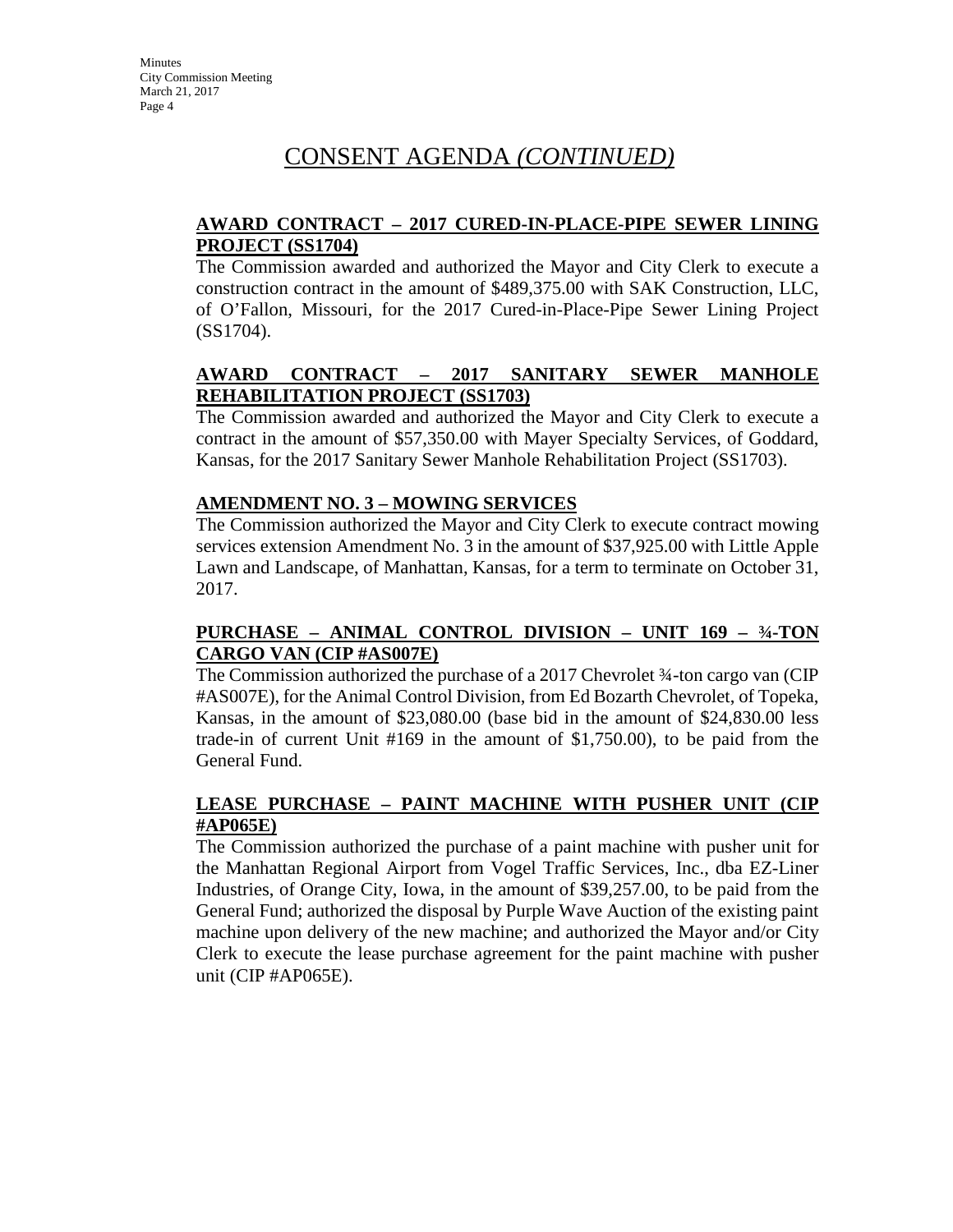# CONSENT AGENDA *(CONTINUED)*

### **PURCHASE – 2017 POOL CHEMICALS**

The Commission authorized City Administration to purchase muriatic acid for the amount of \$0.24 per pound, sodium bicarbonate for the amount of \$0.24 per pound, calcium chloride for the amount of \$0.25 per pound, sodium thiosulfate for the amount of \$0.69 per pound, and sodium hypochlorite for the amount of \$1.04 per gallon for treatment of the City pools for the 2017 season from Edwards Chemicals, Inc., of Elwood, Kansas, to be paid from the Parks and Recreation Swimming Pool Division Operation Budget General Fund.

### **WAIVE FEES – HABITAT FOR HUMANITY – 1026 YUMA STREET**

The Commission approved the request from Manhattan Area Habitat for Humanity to waive the building permit fees and authorized payment of the water and sewer connection fees for the home being constructed by Habitat for Humanity at 1026 Yuma Street.

#### **BOARD APPOINTMENTS**

The Commission approved the following appointments by Mayor Reddi to various boards and committees of the City:

#### *Arts and Humanities Advisory Board*

Appointment of Hilary Wahlen, 3140 Bermuda Lane, to fill the unexpired term of Chris Boxberger. Ms. Wahlen's term begins immediately and will expire March 31, 2018.

#### *Manhattan Urban Area Planning Board*

Re-appointment of Gary Stith, 2517 Meadowood Drive, to a three-year term. Mr. Stith's term will begin May 1, 2017, and will expire April 30, 2020.

Mayor Reddi opened the public comments.

Hearing no comments, Mayor Reddi closed the public comments.

Commissioner McCulloh moved to approve the consent agenda. Commissioner Dodson seconded the motion. On a roll call vote, motion carried 5-0.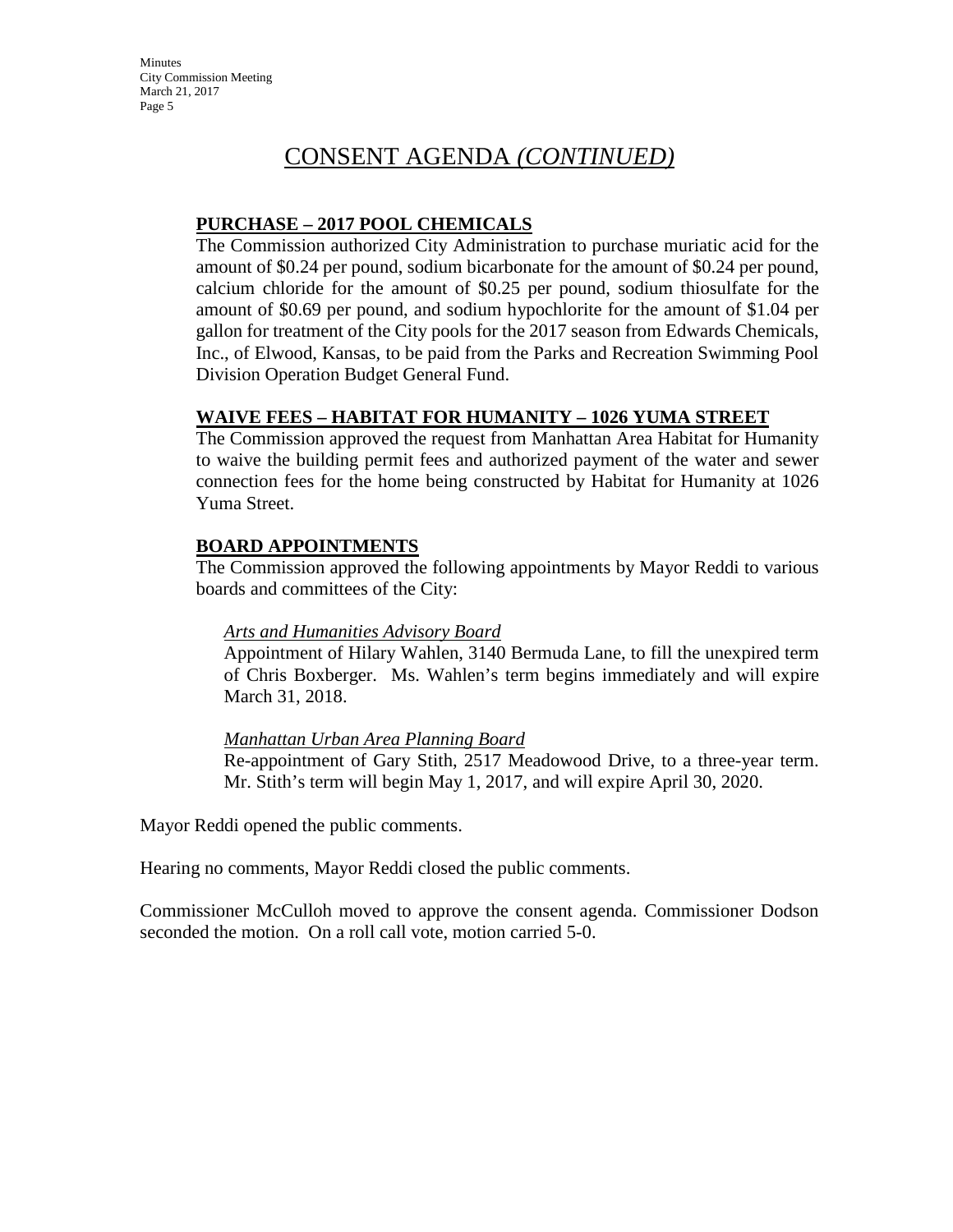# GENERAL AGENDA

## **SECOND CONSIDERATION/AGREEMENT - ECONOMIC DEVELOPMENT APPLICATION - K-STATE FOUNDATION**

Jason Hilgers, Deputy City Manager, presented an overview of the economic development application and agreement with the K-State Foundation. He highlighted components of the economic development agreement and summary on the return on investment. He then responded to questions from the Commission regarding the wage structure and minimum hourly wage; monitoring process for the number of jobs being created; and informed the Commission that performance information would be provided as part of the annual economic development report.

Mayor Reddi opened the public comments.

Hearing no comments, Mayor Reddi closed the public comments.

After discussion and comments from the Commission, Commissioner Morse moved to authorize the Mayor and City Clerk to execute an economic development incentive agreement with the K-State Foundation. Commissioner Dodson seconded the motion. On a roll call vote, motion carried 5-0.

#### **FIRST READING - AMEND FINAL DEVELOPMENT PLAN - LOT 2B, STONECREEK BUSINESS CENTER, UNIT FOUR, PLANNED UNIT DEVELOPMENT**

Chad Bunger, Assistant Director of Community Development, presented an overview of the item. He highlighted the site plan, building floor plan, aerial photo of the site, and informed the Commission that the Manhattan Urban Area Planning Board recommended approval of the item with the condition recommended by City Administration. He then responded to questions from the Commission regarding the Planned Unit Development and potential of another entrance into the development.

Rob Ott, Director of Public Works, responded to questions from the Commission and provided clarification regarding access to the development.

Mayor Reddi opened the public comments.

Hearing no comments, Mayor Reddi closed the public comments.

After discussion and comments from the Commission, Commissioner Morse moved to approve first reading of an ordinance amending Ordinance Nos. 6388 and 7185 and the approved Final Development Plan Lot 2B, Stonecreek Business Center, Unit Four, Planned Unit Development, to be known as the Final Development Plan of ENT Amendment, based on the findings in the Staff Report *(See Attachment No. 1)*, with the condition recommended by City Administration. Commissioner Dodson seconded the motion. On a roll call vote, motion carried 5-0.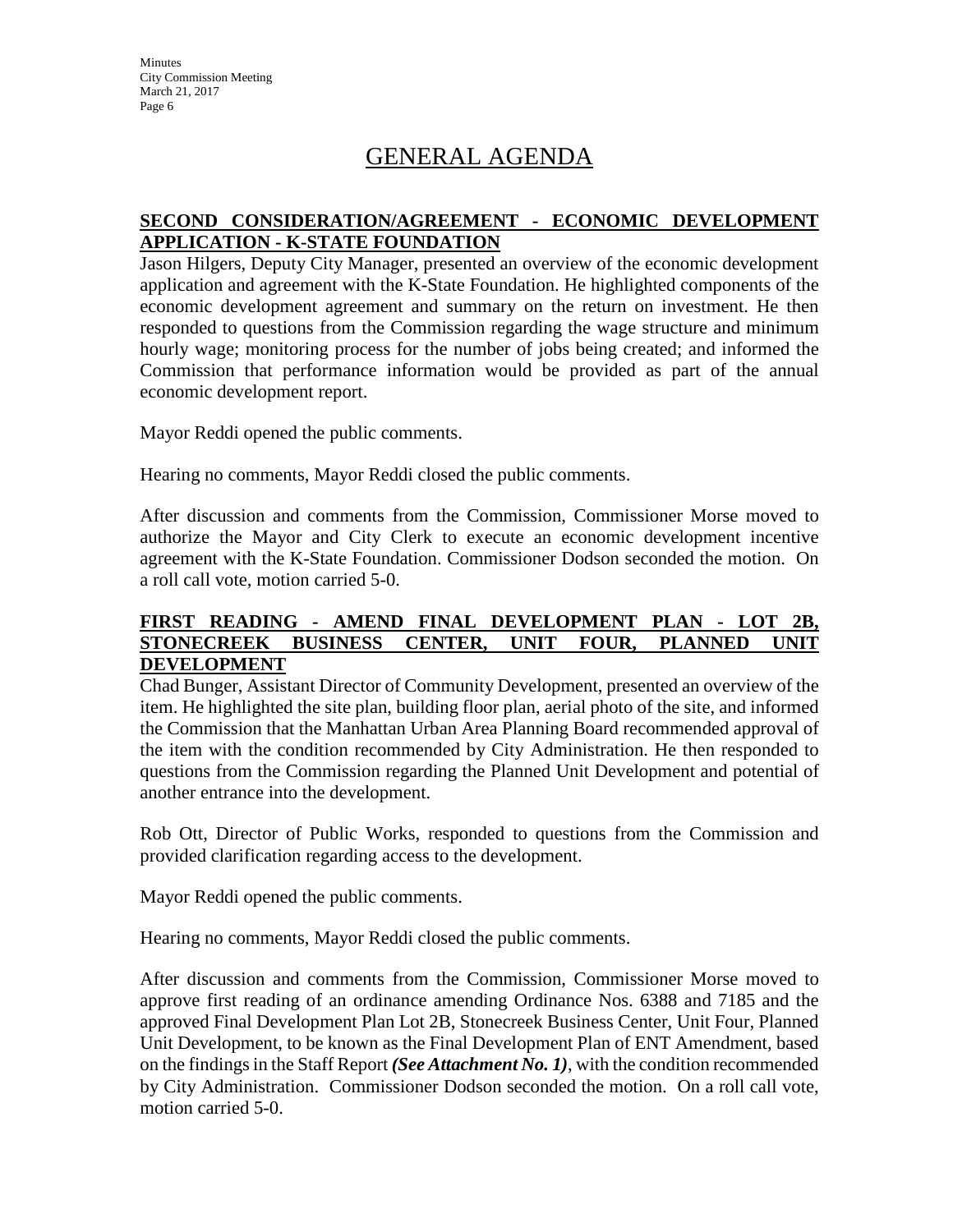## **GENERAL AGENDA (CONTINUED)**

#### FIRST READING - AMEND FINAL DEVELOPMENT PLAN - LOT 9, HERITAGE **SQUARE SOUTH**

Chad Bunger, Assistant Director of Community Development, presented an overview of the item. He highlighted the subject site, parking plan, Final Development Plan for Lot 9, and informed the Commission that the Manhattan Urban Area Planning Board approved the item, based on the findings in the Staff Report. He then responded to questions from the Commission regarding the daycare facility and the fence to be constructed.

Rob Ott, Director of Public Works, provided additional information on the item.

Chad Bunger, Assistant Director of Community Development, responded to additional questions from the Commission regarding the daycare facility and the location of a nearby liquor store.

Mayor Reddi opened the public comments.

Tim Schultz, Schultz Property Management, representing the owner of the building, informed the Commission that the fence would be a 6-foot separation fence and discussed the location and facility with the Kansas Department of Health and Environment and there were no issues. He responded to questions from the Commission and provided additional information on the work that would be completed. He stated that he was waiting on the final set of plans from Code Services.

Hearing no other comments, Mayor Reddi closed the public comments.

After discussion and comments from the Commission, Commissioner McCulloh moved to approve first reading of an ordinance amending Ordinance No. 6607 and the approved Final Development Plan of Lot 9, Heritage Square South, Commercial Planned Unit Development, to be known as the Final Development Plan of Creche Daycare, based on the findings in the Staff Report (See Attachment No. 2). Commissioner Dodson seconded the motion. On a roll call vote, motion carried 5-0.

#### **ADJOURNMENT**

At 7:40 p.m., the Commission adjourned.

MMC, City Clerk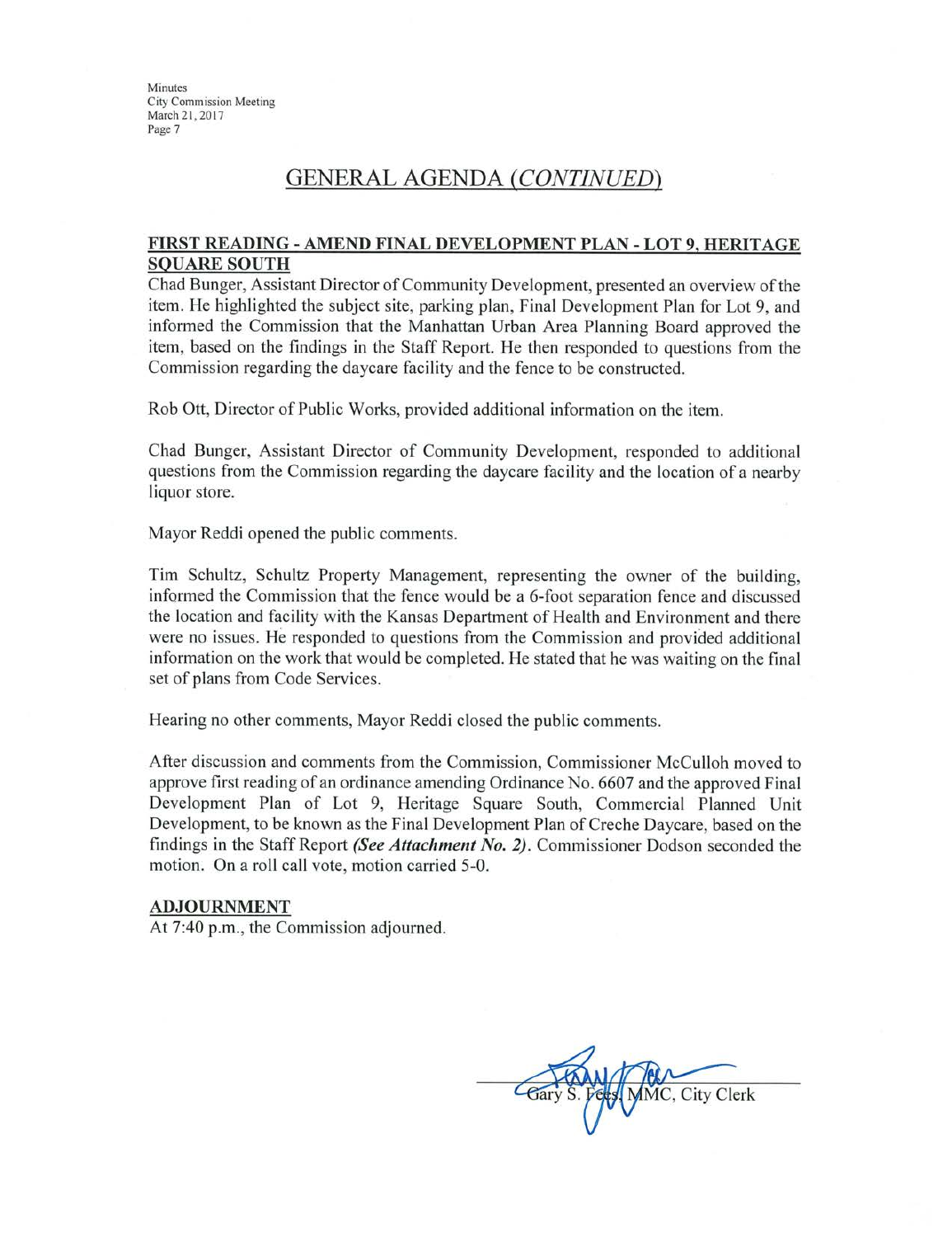### **STAFF REPORT**

## **AN AMENDMENT OF ORDINANCE NOS. 6388 AND 7185 AND THE APPROVED FINAL DEVELOPMENT PLAN OF LOT 2B STONECREEK PLANNED UNIT DEVELOMENT, UNIT FOUR.**

## **BACKGROUND**

**OWNER/APPLICANT:** ENT Properties, Inc. – Eric Purdom

**ADDRESS:** 4201 Anderson Avenue, Building C, Manhattan, KS 66503

**REQUEST:** Amend Ordinance Nos. 6388 and 7185 of the Stonecreek Planned Unit Development (PUD) to allow for a new approximate 6,000 square foot medical office building on a separate locate created by a Lot Split of Lot 2, Stonecreek Addition Business Center, Unit 4.

**LEGAL DESRIPTION:** Lot 2B, Stonecreek Business Center Addition, Unit Four

**DATE OF PUBLIC NOTICE PUBLICATION:** Monday October 26, 2015

**LOCATION:** Southeast of the intersection of Scenic Drive and Anderson Avenue

**AREA:** Total area is 14,201 square feet (0.326 acres)

**DATE OF PUBLIC NOTICE PUBLICATION:** Monday, February 13, 2017

## **DATE OF PUBLIC HEARING: PLANNING BOARD:** Monday, March 6. 2017 **CITY COMMISSION:** Tuesday, March 21, 2017

## **EXISTING PUD**

#### **Ordinance**

Ordinance No. 6388 rezoned the site from C-2, Neighborhood Shopping District to the Stone Creek PUD in February, 2004. The ordinance was approved with the following conditions of approval:

**1.** Permitted uses shall be limited to the permitted uses listed in the C-2, Neighborhood Shopping District, except for air conditioning, heating and plumbing sales, automobile service stations, convenience stores with gas pumps, and laundry establishments, as per the Manhattan Zoning Regulations.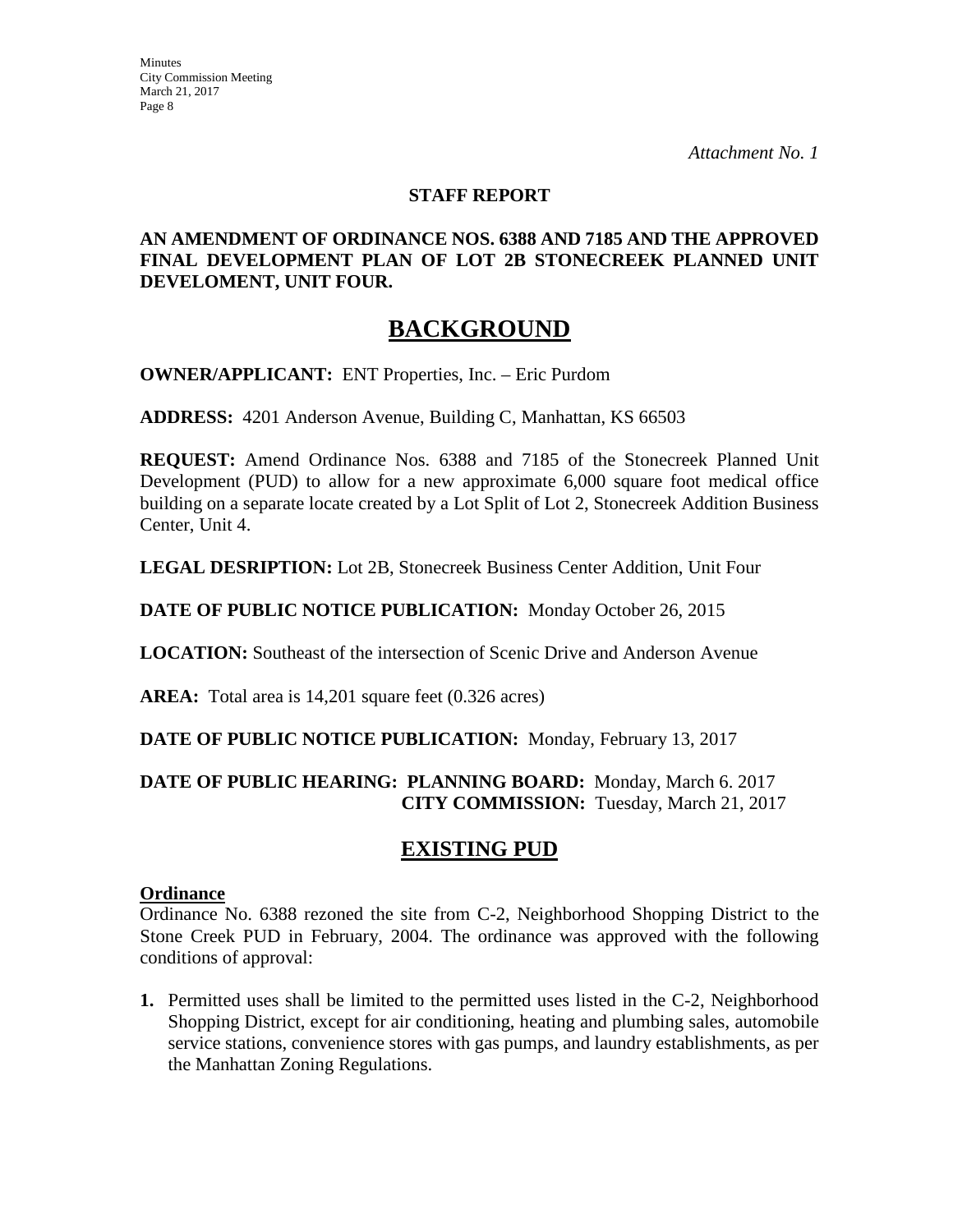- **2.** Landscaping and irrigation shall be provided pursuant to a Landscaping Performance Agreement between the City and the owner, which shall be entered into prior to issuance of a building permit.
- **3.** All landscaping and irrigation shall be maintained in good condition.
- **4.** Except as noted, signs shall be provided as proposed in the application documents, and shall allow for exempt signage described in Article VI, Section  $6-104$  (A)(1), (2), (4), (5) (7) and (8); and Section 6-104 (B) (2); and, Section 6-104 (D) (1), of the Manhattan Zoning Regulations.

## **PROPOSED AMENDMENT**

The Commercial PUD was approved with 4 proposed buildings, totaling 39,800 square feet of building footprint. To date, 34,575 square feet of commercial space has been approved through Final Development Plans, or administrative approval of minor modifications. Of that total square footage approved, 27,175 square feet of commercial space has been built or is in some stage of construction.

The site provides 158 off-street parking spaces within a shared common space for the development.

The site of the PUD Amendment was recently split from its parent tract using the administrative Lot Split procedure. The result of the Lot Split is 2 lots within Stonecreek Business Center, Unit 4. Lot 2A is 0.51 acres in area and is the site of the oral surgery and implant doctor's office, approved in November, 2016. Lot 2B is a 0.33 acre tract for the proposed PUD Amendment.

The proposed amendment is in the form of a Final Development Plan and is for a new approximate 6,000 square foot two-story office building. The building is shown at a setback of approximately 9-feet from the north property line and approximately 29-feet from the south property line, and approximately 9-feet from the east and west property lines. Roughly half of the building will be used for the Inspire ENT Sleep Lab. The interior of the building is typical of a medical office, consisting of doctor offices, exam rooms, reception areas, restrooms, employee break rooms and storage area.

The other half of the building is shown as a shell space to be occupied by a tenant at a later date.

## *Building Materials*

The proposed exterior building materials is consistent with the character of the other existing buildings in the PUD. The building materials will consist of dry laid limestone veneer, lap siding, shingle siding and metal and stone architectural accents. The roof will be pitched and consist of architectural asphalt shingles with metal roof dormers. Gutters, downspouts and decorative cedar trusses are located below the eve overhangs.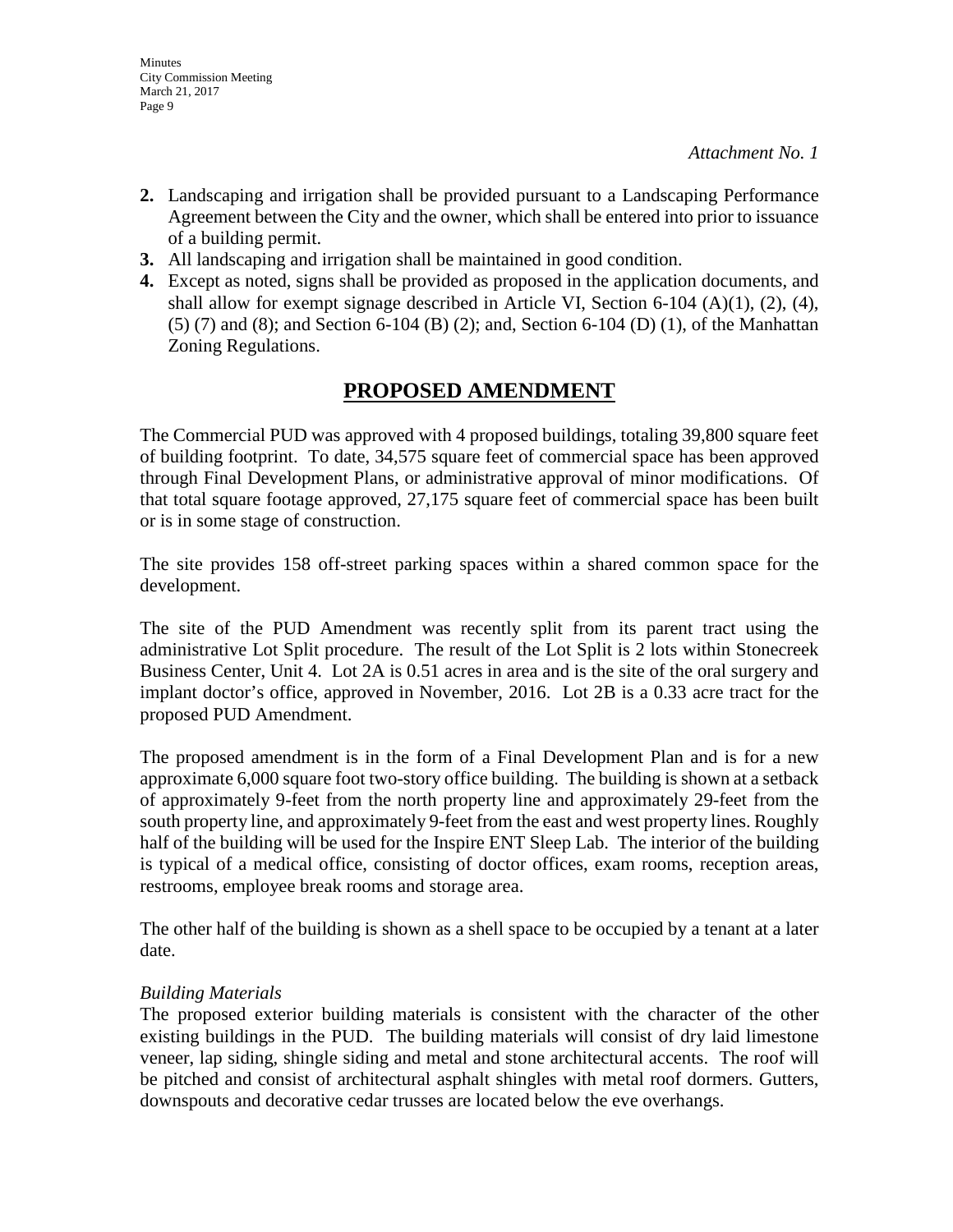*Signage* 

Externally illuminated, wall signs consisting of pin-mounted lettering are proposed for business signage for the 2 business spaces. Each wall sign will be 2 feet tall and 4.5 feet wide (total of 9 square feet)

# **MATTERS TO BE CONSIDERED WHEN AMENDING A PLANNED UNIT DEVELOPMENT**

**1. WHETHER THE PROPOSED AMENDMENT IS CONSISTENT WITH THE INTENT AND PURPOSE OF THE APPROVED PUD, AND WILL PROMOTE THE EFFICIENT DEVELOPMENT AND PRESERVATION OF THE ENTIRE PUD:** The proposed amendment is consistent with the intent and purpose of the approved Planned Unit Development, which is to provide for a business and professional office complex. The proposed amendment is to create a similar office building to be used as a sleep lab for the adjacent ears, nose and throat doctor office to the east and a shell space for a future tenant. The Amendment should not limit the original intent of the development.

**2. WHETHER THE PROPOSED AMENDMENT IS MADE NECESSARY BECAUSE OF CHANGED OR CHANGING CONDITIONS IN OR AROUND THE PUD, AND THE NATURE OF SUCH CONDITIONS:** The Amendment is made necessary because the proposed building is considered a substantial modification, as defined in Section 9-108. The PUD was originally approved with 4 office buildings with a total of 39,800 of gross floor area. The proposed amendment would create a fifth building and increasing the total floor area for the development to 40,575 square feet.

The changing conditions in and around the PUD is related to the market demand for the medical profession and office space needs.

**3. WHETHER THE PROPOSED AMENDMENT WILL RESULT IN A RELATIVE GAIN TO THE PUBLIC HEALTH, SAFETY, CONVENIENCE OR GENERAL WELFARE, AND IS NOT GRANTED SOLELY TO CONFER A SPECIAL BENEFIT UPON ANY PERSON:** The proposed Amendment will not confer a special benefit to any one person. The Amendment allows for the expansion of the medical field and addresses market needs for professional office space. The proposed Amendment will result in a gain to the health, safety and general welfare of the public.

# **ADDITIONAL MATTERS TO BE CONSIDERED WHEN AMENDING A PLANNED UNIT DEVELOPMENT**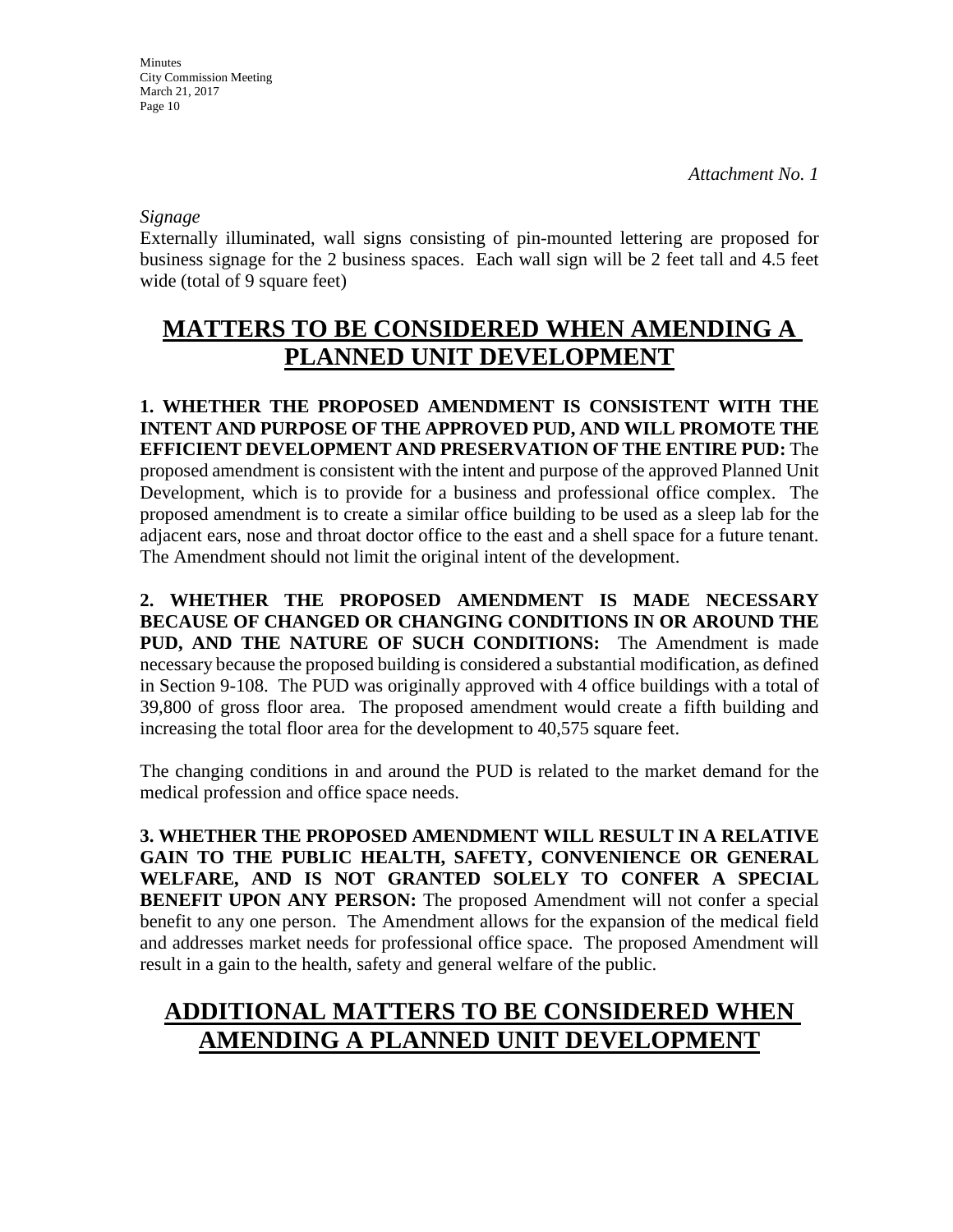**1. LANDSCAPING:** Landscaping consisting of lawn, deciduous trees, evergreen shrubs, ornamental grasses and perennial plantings.

**2. SCREENING:** The trash generated by the 2 commercial businesses on the site will be stored in a screened dumpster enclosure at the doctor's office location to the east.

**3. DRAINAGE: T**he site drains to the south to Wildcat Creek to a four (4) foot by six (6) foot stone culvert under Cumberland Road that flows in a natural channel to Wildcat Creek. No changes are proposed to the site that would impact the drainage on the site or in the immediate area.

**4. CIRCULATION:** The internal circulation plan provides for safe, convenient and efficient movement of motorists and pedestrians which minimizes conflicts between motorists and pedestrians. An internal drive consisting of a travel easement provides public access to the subject site and associated parking from Anderson Ave.

## *Off-street Parking*

One hundred fifty-eight (158) parking spaces are located within the PUD. The PUD was approved using a parking ratio generally consistent of medical professional offices, which is 5.5 spaces per 1,000 square feet of building area. Using this parking ratio of the existing buildings and buildings either under construction or previously approved, 189 off-street parking spaces are required. However, not all tenant spaces are being used as doctor's office. There is a fitness center located in an existing building to the north of the site. Also, the approved, but not constructed building on Lot 3 (northwest corner of the development) and the shell space in this proposed building could be used for business offices. These uses have less of an off-street parking requirement than a medical professional office. Based on the mix of professional offices in the development, off-street parking should be adequate for the current and future uses.

**5. OPEN SPACE AND COMMON AREA:** The open space and common areas are established within the PUD. The proposed amendment does not alter existing open space or common areas.

**6. CHARACTER OF THE NEIGHBORHOOD:** The site is at the western edge of the existing City limits. It is located southeast of the intersection of Scenic Drive and Kimball Avenue, and Anderson Avenue intersections. Kimball Avenue is a major northern access route to the City, and Scenic Drive is a major southern route towards Manhattan Airport, Fort Riley and Junction City. Anderson Avenue extends to the west towards the cities of Keats and Riley, and into the City to the east. The adjacent section of Anderson Avenue and Seth Child Road is currently undergoing an improvement project to widen and improve the street to an urban section with sidewalks, curbs and gutters. The remainder of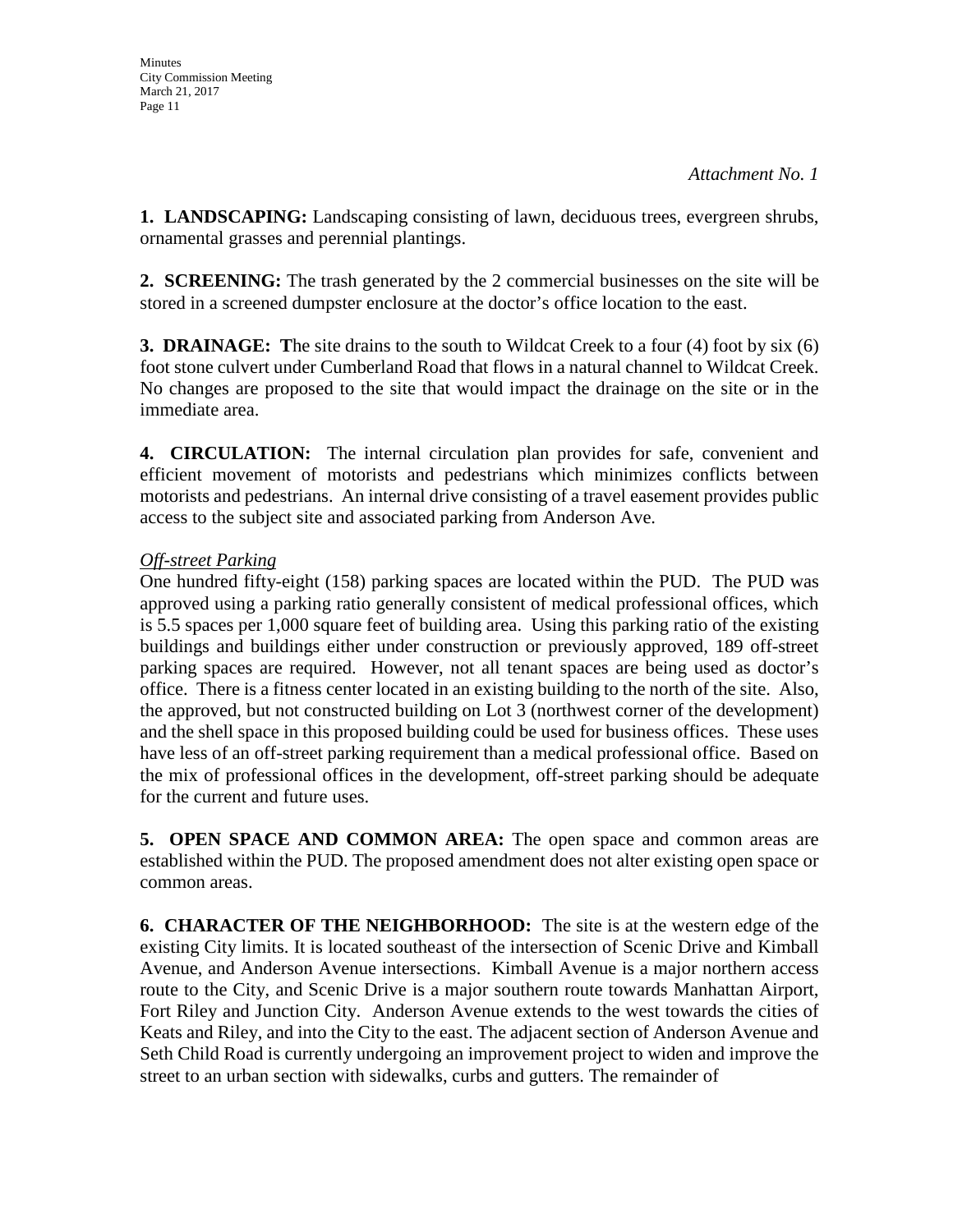the neighborhood is characterized by a mix of low-density rural development and farmlands to the west, and multi-family apartments, single-family residential neighborhoods and parkland to the northeast and east. The site is in a growth corridor for the City of Manhattan.

## **MATTERS TO BE CONSIDERED WHEN REZONING**

**1. EXISTING USE:** The Stonecreek PUD includes a mix of Business and Professional Offices.

**2. PHYSICAL AND ENVIRONMENTAL CHARACTERISTICS:** The site is partially developed with buildings, parking, and mature landscaped areas. There is one remaining lot that has yet to be improved with development.

## **3. SURROUNDING LAND USE AND ZONING:**

**(a.) NORTH:** Anderson Avenue right-of-way (ROW), neighborhood commercial center under construction, and single-family and two-family homes; C-2, Neighborhood Commercial District, R-2, Two-Family Residential District R-1, Single-Family Residential District, and R, Single-Family Residential District.

**(b.) SOUTH:** Cumberland Road ROW, undeveloped agricultural land, Wildcat Creek; County G-1, General Agricultural District.

**(c.) EAST:** Medical office, Cumberland Road ROW, multiple-family apartment complex; C-2 District, and R-3, Multiple-Family Residential District.

**(d.) WEST:** Medical office building under construction, Scenic Drive ROW, and Blueville Nursery; PUD, C-5, Highway Service Commercial District.

## **4. CHARACTER OF THE NEIGHBORHOOD:** See above.

**5. SUITABILITY OF SITE FOR USES UNDER CURRENT ZONING:** The PUD has been in place since 2004, and is suitable for the uses permitted within the district.

**COMPATIBILITY OF PROPOSED DISTRICT WITH NEARBY PROPERTIES AND EXTENT TO WHICH IT MAY HAVE DETRIMENTAL AFFECTS:** The proposed Amendment is consistent with the existing PUD. The proposed building will be similar in use and architectural style as other buildings in the development. Adequate shared off-street parking is provided for the entire development. The proposed Amendment should not have detrimental effects on nearby properties.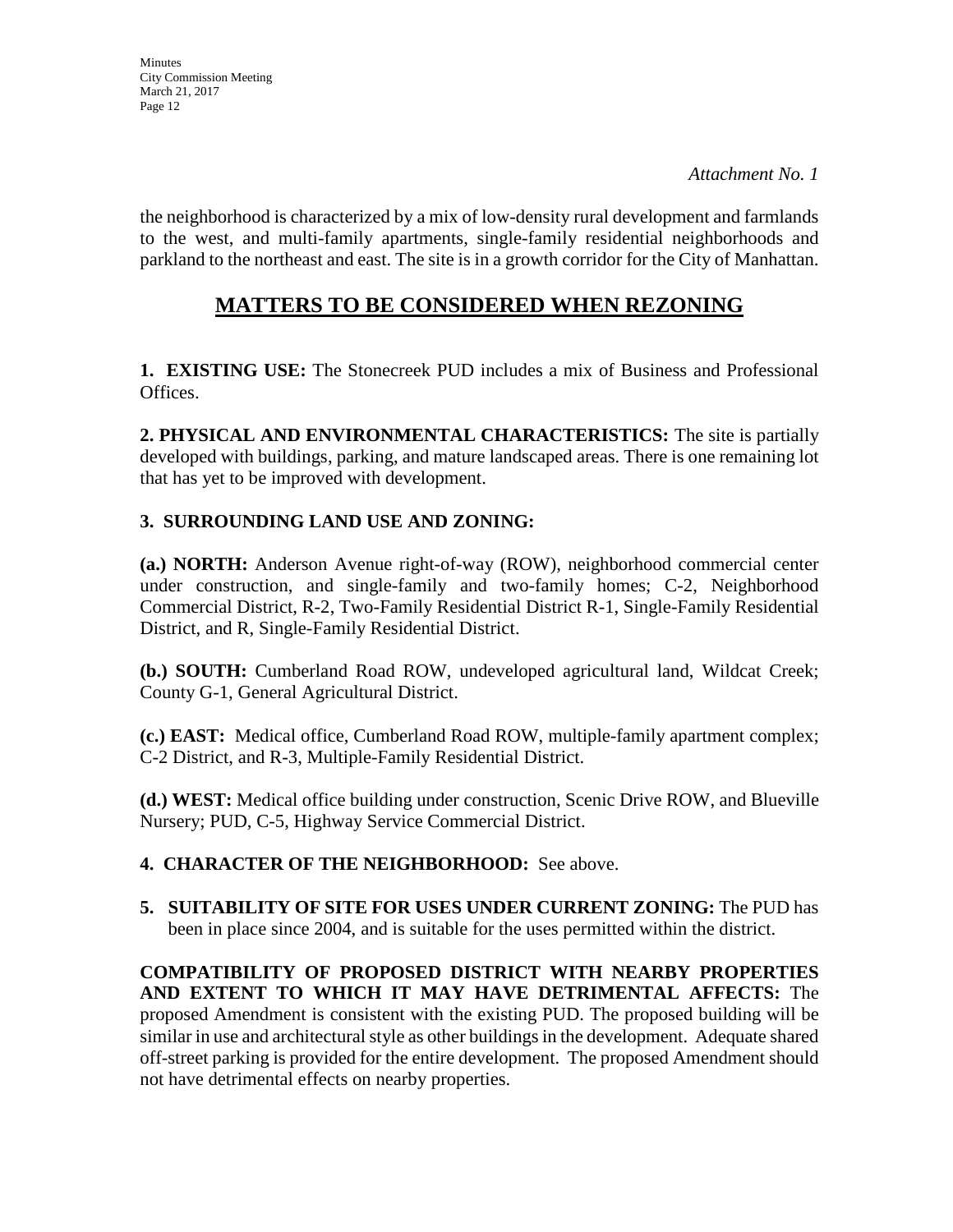*Attachment No. 1* 

**6. CONFORMANCE WITH COMPREHENSIVE PLAN:** The Manhattan Urban Area Comprehensive Plan shows the site as Neighborhood Commercial Center (NCC), which is intended to provide a range of services for residential areas, including supermarkets, restaurants, convenience stores, drycleaners, drugstores, filling stations, smaller specialty shops, retail and health services, and business and professional offices. Sites are typically on a smaller scale (1-3 acres) and should be located at the intersection of arterial and collector streets. Main entrances should be integrated with the surrounding street network. Building materials should reflect the surrounding architectural character. In addition, the site is located in the West Anderson Corridor (WAC) Special Planning Area.

NCC policies include:

### *NCC-1: Characteristics*

*Neighborhood Commercial Centers are intended to provide a range of services for residential areas, including supermarkets, restaurants, convenience stores, drycleaners, drugstores, filling stations, smaller specialty shops, retail and health services, and business and professional offices. Neighborhood centers will vary in scale and character. Smaller, limited use centers may be fully integrated into the surrounding neighborhood and be accessed comfortably by foot or bicycle; while larger centers will function more independently, providing ample parking and numerous stores. Mixed-Use Neighborhood Centers that also incorporate residential uses are appropriate in a master planned setting. Neighborhood Centers often serve more than one nearby neighborhood in order to maintain sufficient economy of scale.*

#### *NCC-2: Location*

*Neighborhood centers should generally be located at the intersection of arterial and collector streets. However, smaller centers with limited uses may be appropriate within a residential area at the intersection of two collector streets, or at the intersection of a collector and a local street, provided they are designed to be compatible with the surrounding neighborhood and meet a minimum level of design criteria.* 

#### *NCC-3: Size*

*Neighborhood centers typically require a site of approximately 10 acres, but may vary, ranging from as small as 1-3 acres to as large as 15-20 acres depending on the size of its service area and the extent of its mixed-use characteristics.*

#### *NCC-4: Circulation and Access*

Integrate main entrances and driveways with the surrounding street network to provide *clear connections between uses for vehicles, pedestrians, and bicycles. Provide clear, direct pedestrian connections between uses within the center, to the surrounding neighborhood, and to transit stops.*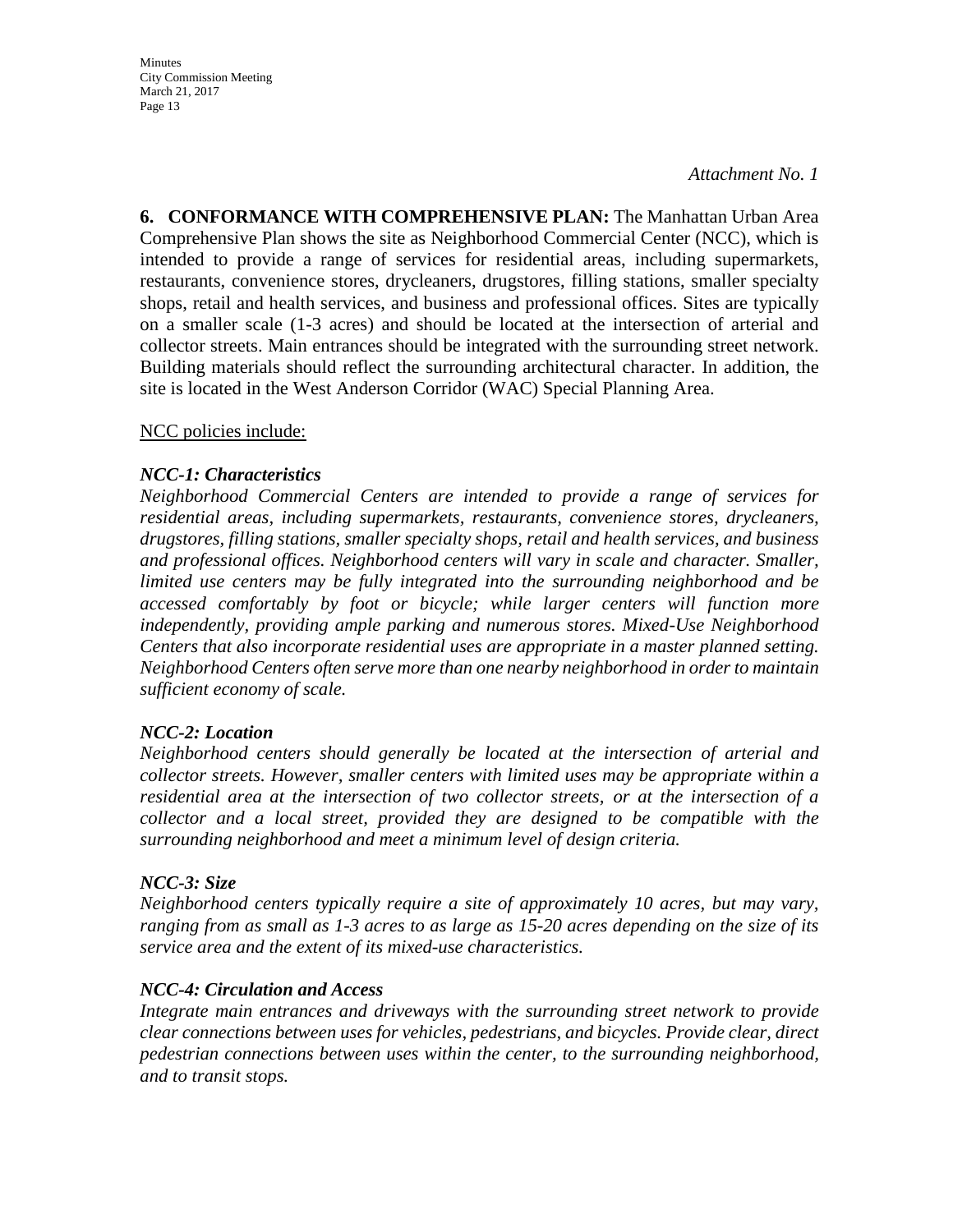Minutes

*Attachment No. 1* 

### *NCC-5: Transitions between Uses*

*Provide attractive transitions between the center and surrounding neighborhoods, while not limiting access between the center and the neighborhood for all modes of travel. Transitions can be accomplished by stepping down the height of taller structures when developing towards nearby residences, providing landscape buffers or screening, or similar means. Use creative design to avoid simply "walling" off residential areas from neighborhood centers.* 

### **West Anderson Corridor (WAC)**

#### *Background and Intent*

*The West Anderson Corridor is contiguous to the western boundary of Manhattan and is considered as an area for potential future growth. The scenic quality of the corridor is significant, defined by the Wildcat Creek Riparian area, which bounds its southern edge and by the lush agricultural lands that extend south from Anderson Avenue to the creek. The corridor will remain primarily rural in nature within the near-term or until such time as utility services are available. To the extent possible, both the scenic quality and availability of developable land within the corridor should be preserved. As the market for growth in the corridor emerges, compatibility with Fort Riley and specific recommendations made by the 2005 Flint Hills Joint Land Use Study are a key consideration.* 

#### *Policies*

## *WAC-1: Preservation of Wildcat Creek Riparian Corridor*

*Design land use patterns in the Wildcat Creek Corridor to protect natural features, including steep slopes, native vegetation, riparian corridors, streams, and wetlands, in accordance with the adopted Wildcat Creek Floodplain Management Plan.* 

#### *WAC-2: Future Growth Area*

*The West Anderson Corridor is identified as a potential future growth area, dependent upon the timing, and availability of infrastructure and urban services. Evaluate development proposals within the West Anderson Corridor based upon their compatibility with the area's potential for future urban development and the recommendations of the 2005 Flint Hills Joint Land Use Study. Discourage isolated parcels of development that will lead to fragmented patterns of urban development.*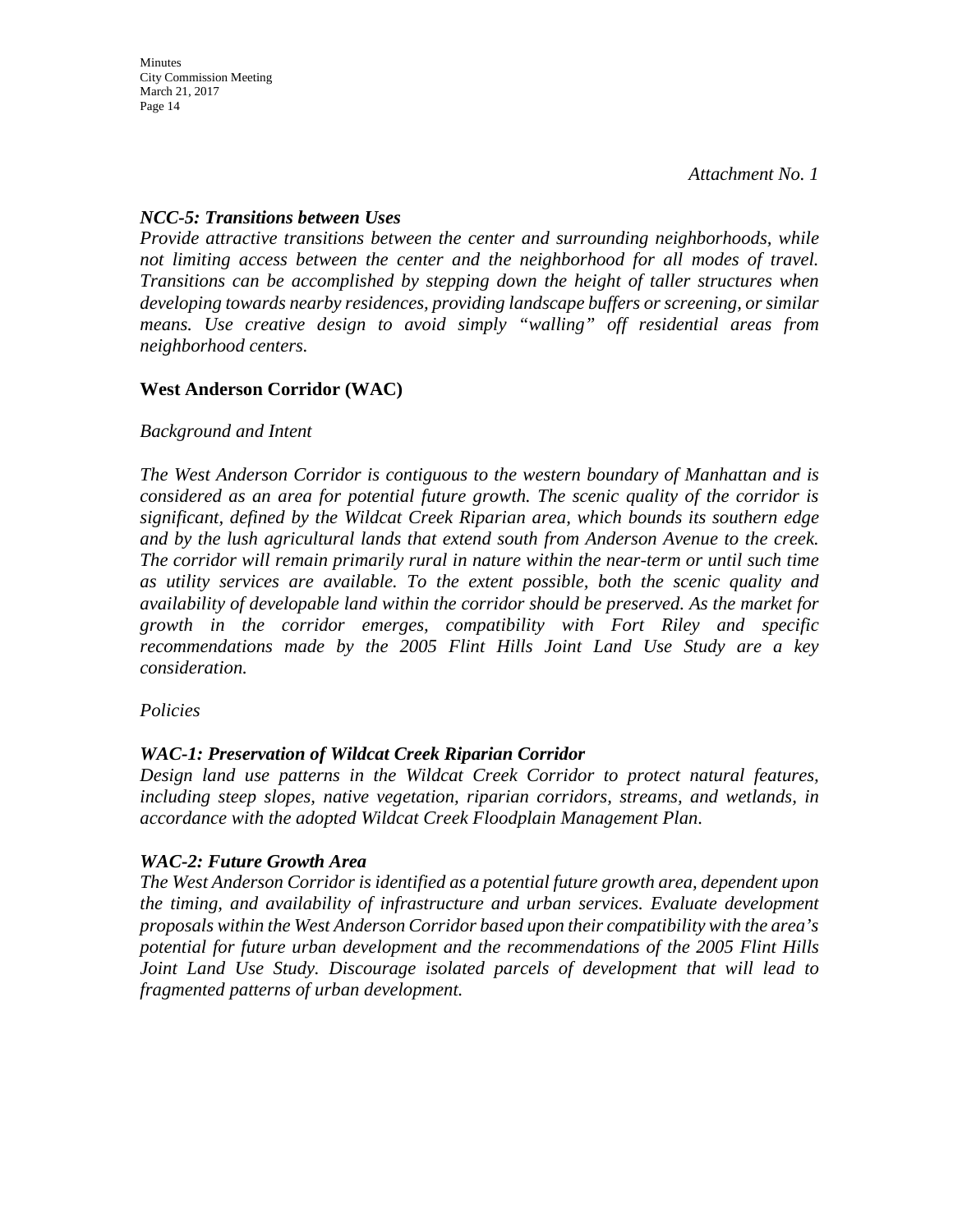*Attachment No. 1* 

#### *WAC-3: Future Neighborhood Services and Residential Development*

*The West Anderson Corridor provides potential for additional Neighborhood Commercial services and specialty stores in the vicinity of the Anderson Avenue–Scenic Drive intersection. Explore the provision of low to medium density housing along the south side of Anderson Avenue, transitioning to the riparian open space corridor, along Wildcat Creek.*

#### *WAC-4: Multi-modal Connectivity*

*As development opportunities emerge, explore and implement opportunities to enhance multi-modal connections between the West Anderson Corridor and existing multi-modal facilities in other parts of the Planning Area.* 

The proposed PUD amendment conforms to the Comprehensive Plan.

### **8. ZONING HISTORY AND LENGTH OF TIME VACANT AS ZONED:**

| June 1, 1998    | Manhattan Urban Area Planning Board recommends approval<br>of annexation request.                                                                                                                                                                                                                                            |
|-----------------|------------------------------------------------------------------------------------------------------------------------------------------------------------------------------------------------------------------------------------------------------------------------------------------------------------------------------|
| June 16, 1998   | City Commission approves first reading of annexation.                                                                                                                                                                                                                                                                        |
| August 3, 1998  | Manhattan Urban Area Planning Board tables public hearing on<br>Concurrent Plats and rezoning, due to a lack of a quorum.                                                                                                                                                                                                    |
| August 17, 1998 | Manhattan Urban Area Planning Board recommends approval<br>of rezoning from County G-1, General Agricultural District, to<br>C-2, Neighborhood Shopping District, and approves the Final<br>Plat of the Stone Creek Addition.                                                                                                |
|                 | September 1, 1998 City Commission approves first reading of rezoning.                                                                                                                                                                                                                                                        |
|                 | September 15, 1998 City Commission approves second reading of Ordinance Nos.<br>6030 and 6031, annexing and zoning the Stone Creek Addition<br>and the adjacent Anderson Avenue and Cumberland Road<br>rights-of-way; and accepts the easements and rights-of-way as<br>shown on the Final Plat of the Stone Creek Addition. |
| January 5, 2004 | Manhattan Urban Area Planning Board recommends approval<br>of the rezoning of Lot 2, Stone Creek Add, from C-2 District,<br>to Commercial PUD.                                                                                                                                                                               |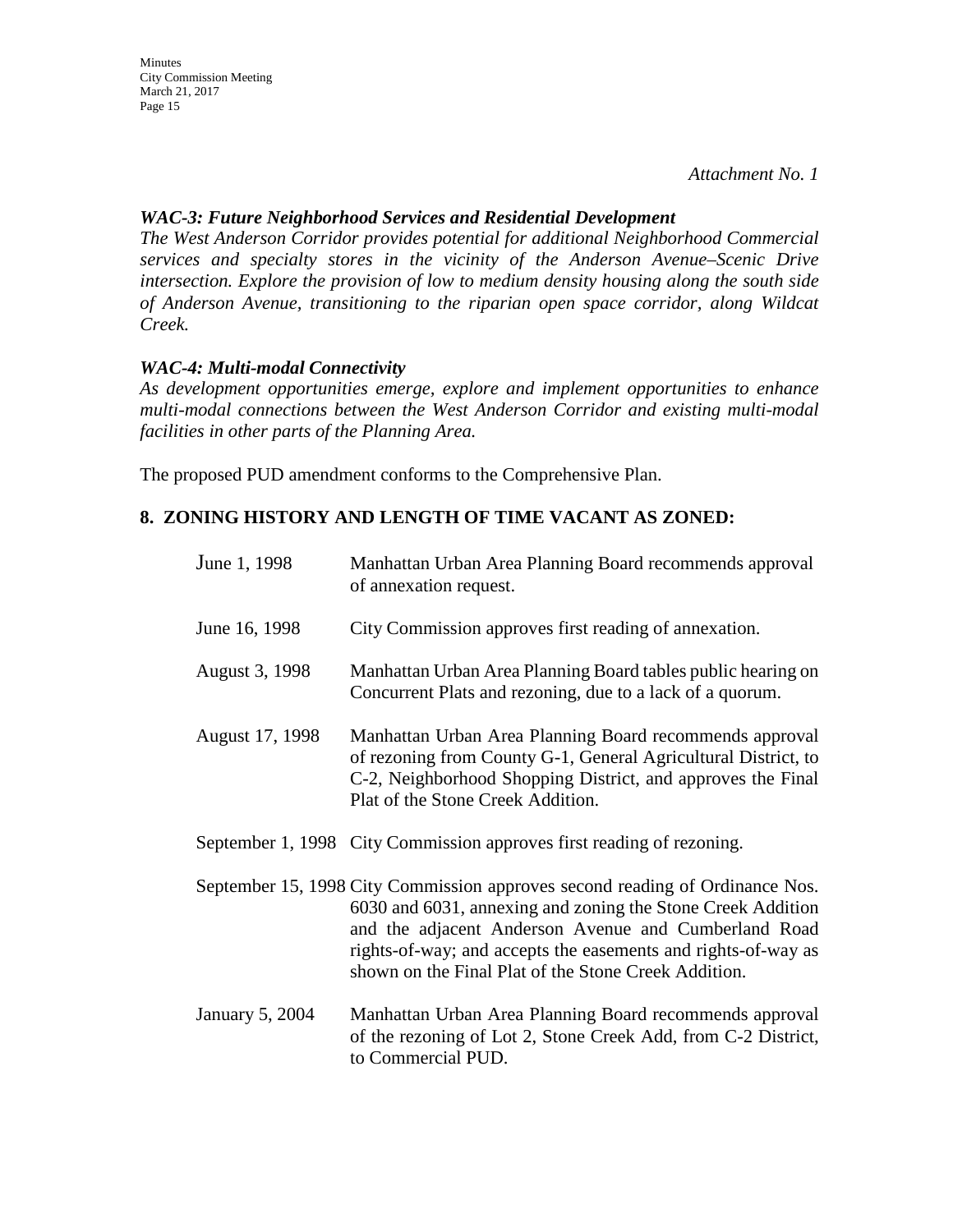- January 20, 2004 City Commission approves first reading of the Stonecreek PUD.
- February 3, 2004 City Commission approves Ordinance No. 6388, rezoning of Lot 2, Stone Creek Add, from C-2 District, to Commercial PUD.
- March 1, 2004 Manhattan Urban Area Planning Board approves Phase 1 of the Final Development Plan and the Final Plat of Stonecreek Business Center Addition, a Replat of Lot 2, Stone Creek Addition.
- March 16, 2004 City Commission accepts easements and rights-of-way of the Final Plat of the Stonecreek Business Center Addition.
- May 15, 2006 Manhattan Urban Area Planning Board approves the Final Plat of Stonecreek Business Center Addition, Unit Two, a Replat of Lot 4, Stonecreek Business Center Addition.
- June 6, 2006 City Commission accepts easements and rights-of-way of the Final Plat of the Stonecreek Business Center Addition, Unit Two.
- November 16, 2015 Manhattan Urban Area Planning Board recommends approval of the proposed amendment of Ordinance No. 6388, and approved the Final Development Plan of the Stonecreek Planned Unit Development, based on the findings in the staff report, with one condition of approval, for a proposed entrance sign.
- December 1, 2015 City Commission approves first reading of an ordinance amending Ordinance No. 6388, and the Final Development Plan of the Stonecreek Planned Unit Development.
- December 15, 2015 City Commission approves Ordinance No. 7185 amending Ordinance No. 6388 and the Final Development Plan of the Stonecreek Planned Unit Development for the proposed sign.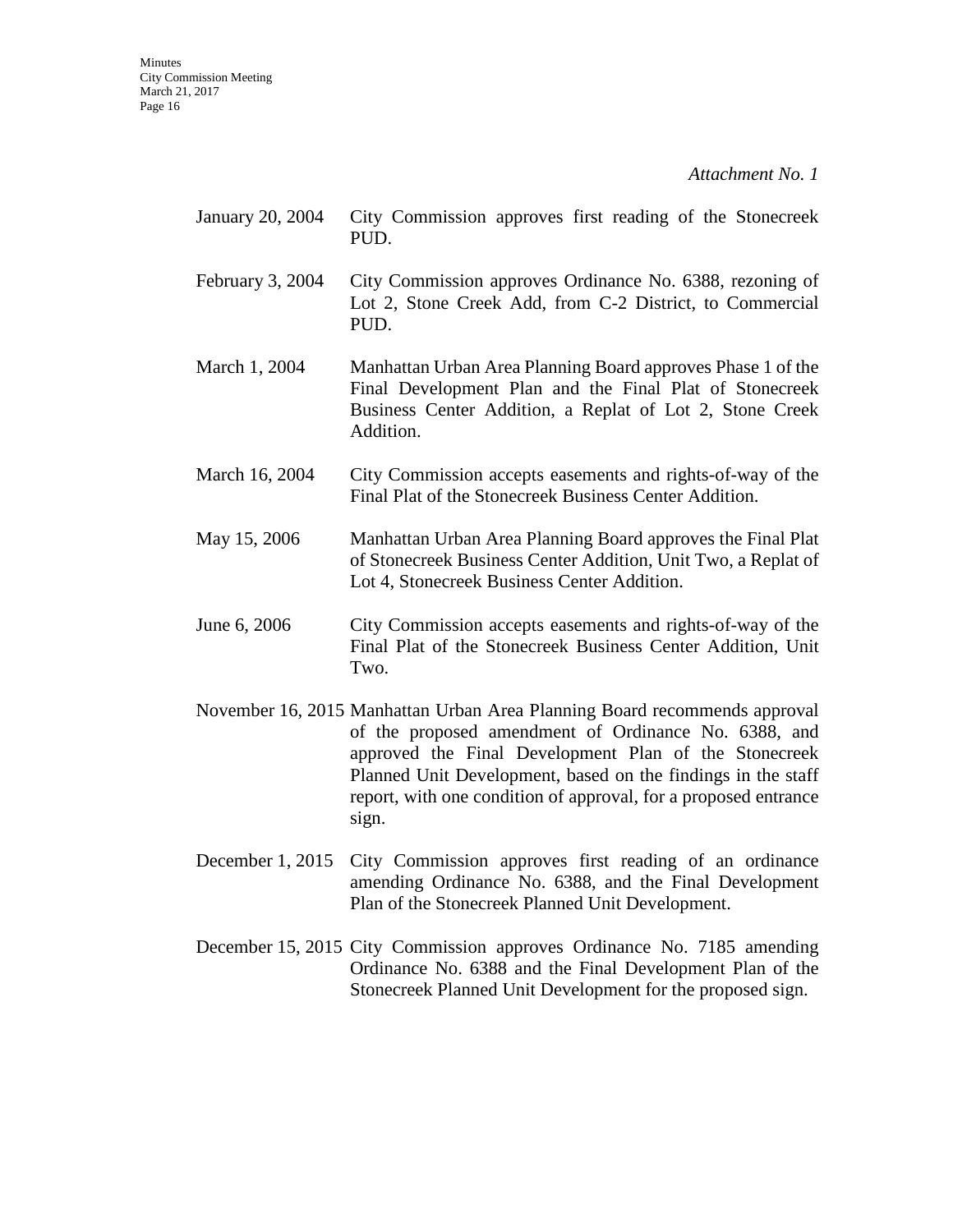*Attachment No. 1* 

**9. CONSISTENCY WITH INTENT AND PURPOSE OF THE ZONING ORDINANCE:** The intent and purpose of the Zoning Regulations is to protect the public health, safety, and general welfare; regulate the use of land and buildings within zoning districts to assure compatibility; and to protect property values. The PUD Regulations are intended to provide a maximum choice of living environments by allowing a variety of housing and building types; a more efficient land use than is generally achieved through conventional development; a development pattern that is in harmony with land use density, transportation facilities and community facilities; and a development plan which addresses specific needs and unique conditions of the site which may require changes in bulk regulations or layout. The proposed PUD Amendment is consistent with the intent and purposes of the Zoning Regulations, and the intent of the PUD Regulations.

**10. RELATIVE GAIN TO THE PUBLIC HEALTH, SAFETY AND WELFARE THAT DENIAL OF THE REQUEST WOULD ACCOMPLISH, COMPARED WITH THE HARDSHIP IMPOSED UPON THE INDIVIDUAL OWNER:** There appears to be no adverse affects on the public and no relative gain would be accomplished by denial. Denial of the amendment would be a hardship on the owner because no adverse effects on the public are expected.

**11. ADEQUACY OF PUBLIC FACILITIES AND SERVICES:** Adequate public streets, sewer, and water are available to serve the site and the proposed use.

## **12. OTHER APPLICABLE FACTORS:** None

**13. STAFF COMMENTS AND RECOMMENDATION:** Because this PUD Amendment reaches and marginally exceeds the originally approved building square footage. City Administration is recommending a condition of approval that any future building expansions to the approved PUD's Final Development Plan shall require a PUD Amendment.

City Administration recommends approval of the proposed amendment of Ordinance Nos. 6388 and 7185 and the approved Final Development Plan of Lot 2B, Stonecreek Business Center, Unit Four Planned Unit Development, subject to the following condition of approval:

1. Any future building expansions shall require a PUD Amendment.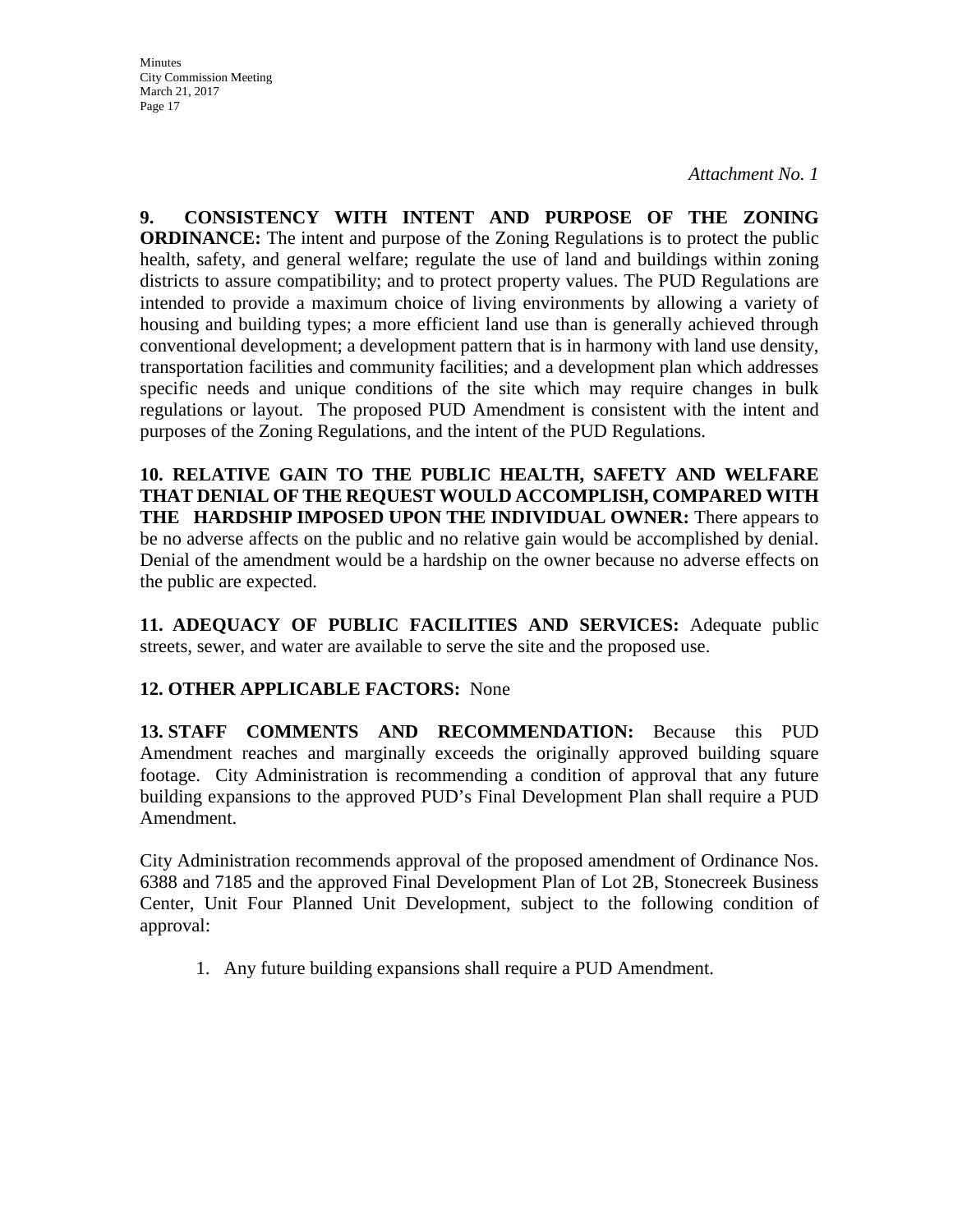## **ALTERNATIVES:**

- 1. Recommend approval of the proposed amendment of Ordinance Nos. 6388 and 7185 and the approved Final Development Plan of Lot 2B, Stonecreek Business Center, Unit Four Planned Unit Development, to be known as the Final Development Plan of ENT Amendment, stating the basis for such recommendation, with the conditions listed in the Staff Report.
- 2. Recommend denial of the proposed amendment of Ordinance No. 6388 and 7185 and the approved Final Development Plan of Lot 2B, Stonecreek Business Center, Unit Four Planned Unit Development, to be known as the Final Development Plan of ENT Amendment, stating the specific reasons for denial.
- 3. Table the proposed Amendment to a specific date, for specifically stated reasons.

## **POSSIBLE MOTION:**

The Manhattan Urban Area Planning Board recommends approval of the proposed amendment of Ordinance Nos. 6388 and 7185 and the approved Final Development Plan Lot 2B, Stonecreek Business Center, Unit Four Planned Unit Development, to be known as the Final Development Plan of ENT Amendment, based on the findings in the staff report, with the condition recommended by City Administration.

**PREPARED BY:** Chad Bunger, AICP, CFM, Assistant Director

**DATE:** February 23, 2017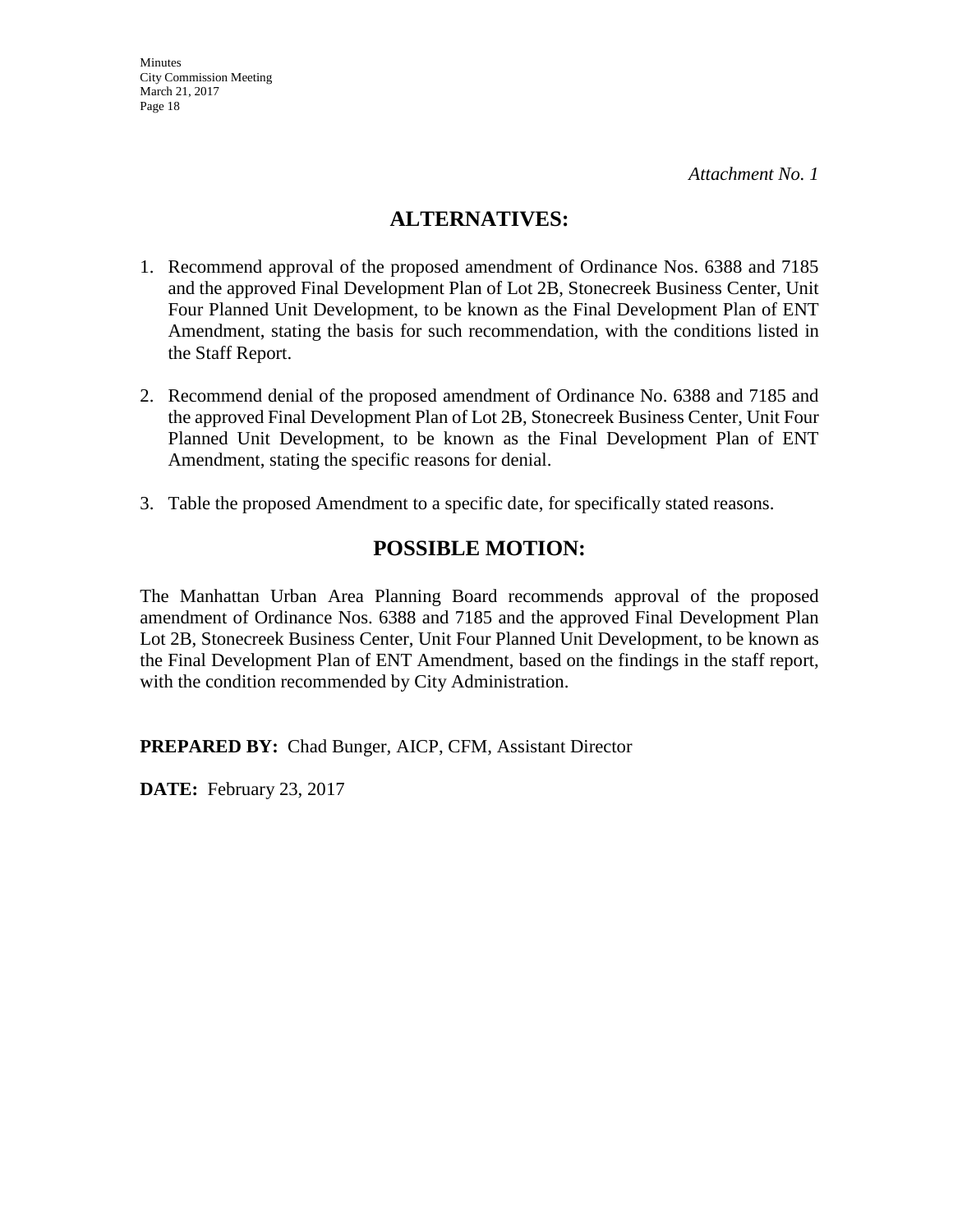*Attachment No. 2* 

#### **STAFF REPORT**

### **AMEND ORDINANCE NOS. 6607, 6991, 7010, 7035, 7062, 7139, AND THE APPROVED FINAL DEVELOPMENT PLAN OF LOT 9, HERITAGE SQUARE SOUTH COMMERCIAL PLANNED UNIT DEVELOPMENT.**

## **BACKGROUND**

**APPLICANT/ OWNER:** Schultz Property Management, Inc. – Tim Schultz

**ADDRESS:** 1213 Hylton Heights Road, Suite 129, Manhattan KS 66502.

**LEGAL DESCRIPTION:** Lot 9, Heritage Square South P.U.D.

**LOCATION:** Generally located to the south of the intersection of U.S. Highway 24 and South Port Road. (see attached location map)

**AREA:** 115,257 square feet (2.646 acres)

**DATE OF NEIGHBORHOOD MEETING:** Tuesday, January 31, 2017.

**DATE OF PUBLIC NOTICE PUBLICATION:** Monday, February 25, 2017

### **DATE OF PUBLIC HEARING: PLANNING BOARD:** Monday, March 6, 2017 **CITY COMMISSION:** Tuesday, March 21, 2017

## **EXISTING PUD:**

#### **EXISTING PUD AFFECTING LOT 9**

#### **Ordinance No. 6607**

The Heritage Square South Commercial Planned Unit Development, and Ordinance No. 6607, approved February 6, 2007, is subject to the following conditions of approval:

1. Permitted uses shall include all of the Permitted Uses and Conditional Uses allowed in the C-5, Highway Service Commercial District, except for Adult Businesses and Commercial off-street parking lots as a Principal Use. Additional Permitted Uses include: Antique shops; Apparel stores; Blueprinting, desktop publishing, and photocopying establishments; Book stores; Camera and photographic supply stores; Carpet and rug stores; China and glassware stores; Department stores; Farm and ranch supply stores; Florist shops; Furrier shops; Governmental buildings; Hardware stores; Hobby shops; Motel; Medical clinic; Outdoor seating for restaurants; and Tavern.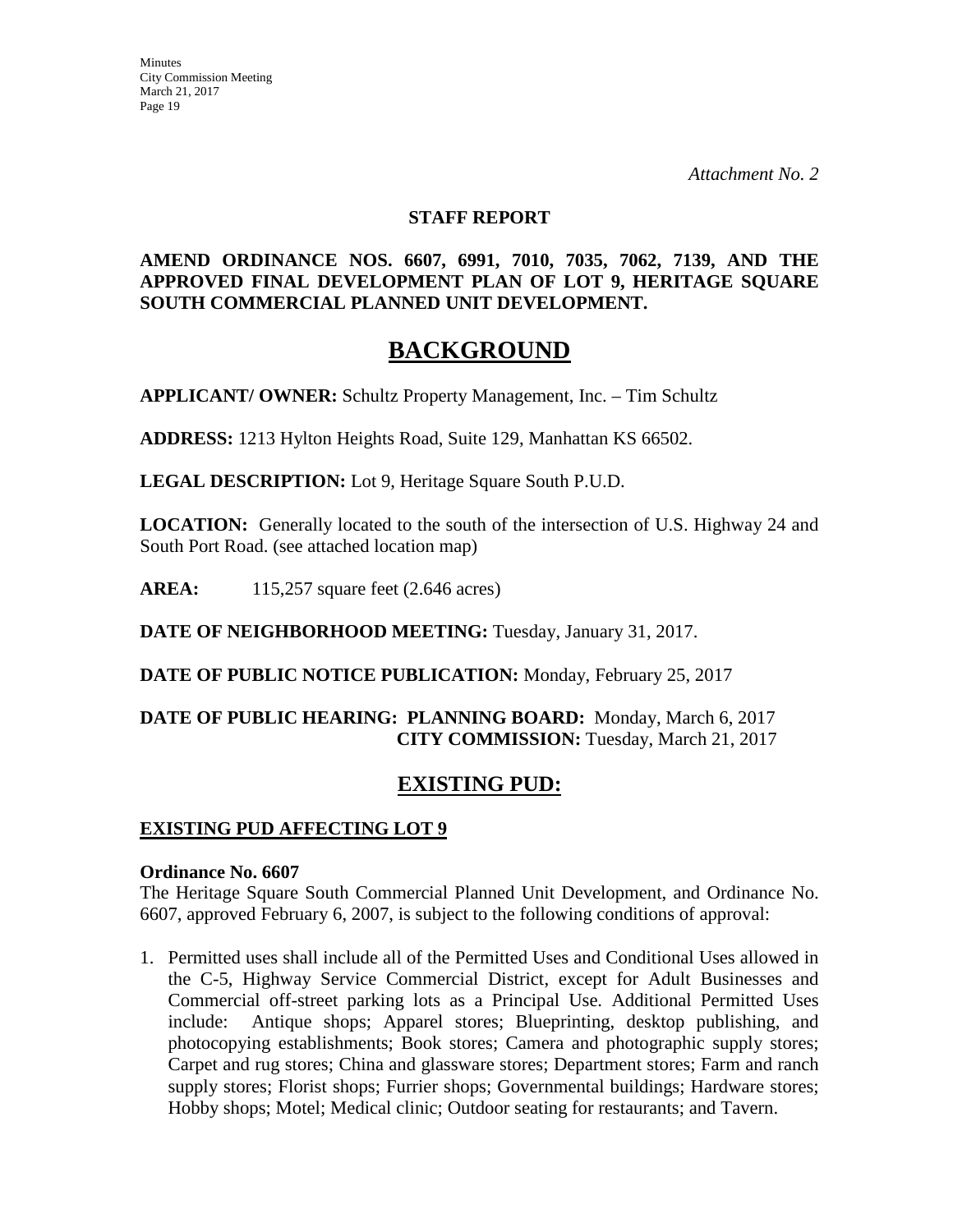- 2. Landscaping and irrigation shall be provided pursuant to a Landscaping Performance Agreement between the City and the owner, which shall be entered into prior to issuance of a building permit.
- 3. All landscaping and irrigation shall be maintained in good condition.
- 4. Light poles shall be provided as described in the application documents. Exterior building lighting shall be provided as proposed and be of a cut-off design, so as to not cast direct light or glare onto streets or adjacent property.
- 5. Ground Signs shall be permitted and constructed as proposed.
- 6. Wall signs shall be permitted as proposed.
- 7. One (1) pole sign shall be permitted per lot on Lots 6, 7, 8 and 10, and no pole signs shall be permitted on Lots 1, 2, 3, 4, 5 and 9. Pole signs shall have a maximum total height of 50 feet above the ground; shall not exceed a maximum total 120 square feet in area; and shall include skirting of the pole. The skirting and the base of pole signs shall include materials and architectural quality similar to those of the associated principal building such as brick, stone and/or stucco; and, pole signs shall include an enhanced landscaped area around the base.
- 8. Exempt signage shall be permitted as described in Article VI, Section 6-104  $(A)(1),(2),(4),(5),(7)$  and  $(8)$ ; and Section 6-104  $(B)(2)$ , of the Manhattan Zoning Regulations. Temporary sales aids and portable signs, as described in Article VI, Signs, of the Manhattan Zoning Regulations, shall be prohibited. *See Article VI, Section 6 -102 (A)(2) under the amended sign regulations for exempt signage.*
- 9. Traffic and drainage improvements to US-24 shall be provided as required by the Kansas Department of Transportation, and the applicant shall submit with the Final Plat either the approved access permit, or a letter from a KDOT representative authorizing the project based on the approved concept.
- 10. Drainage improvements shall be provided as proposed in the application documents and as per the City Engineer's requirements.
- 11. An amendment(s) of the PUD shall be submitted for review and approval, prior to issuance of any necessary permits for development on Lots 2, 3, 4, 5, 7, 8 and 10.

#### **Permitted Uses**

Permitted uses shall include all of the Permitted Uses and Conditional Uses allowed in the C-5, Highway Service Commercial District, except for Adult Businesses and Commercial off-street parking lots as a Principal Use. Additional Permitted Uses include: Antique shops; Apparel stores; Blueprinting, desktop publishing, and photocopying establishments; Book stores; Camera and photographic supply stores; Carpet and rug stores; China and glassware stores; Department stores; Farm and ranch supply stores; Florist shops; Furrier shops; Governmental buildings; Hardware stores; Hobby shops; Motel; Medical clinic; Outdoor seating for restaurants; and Tavern.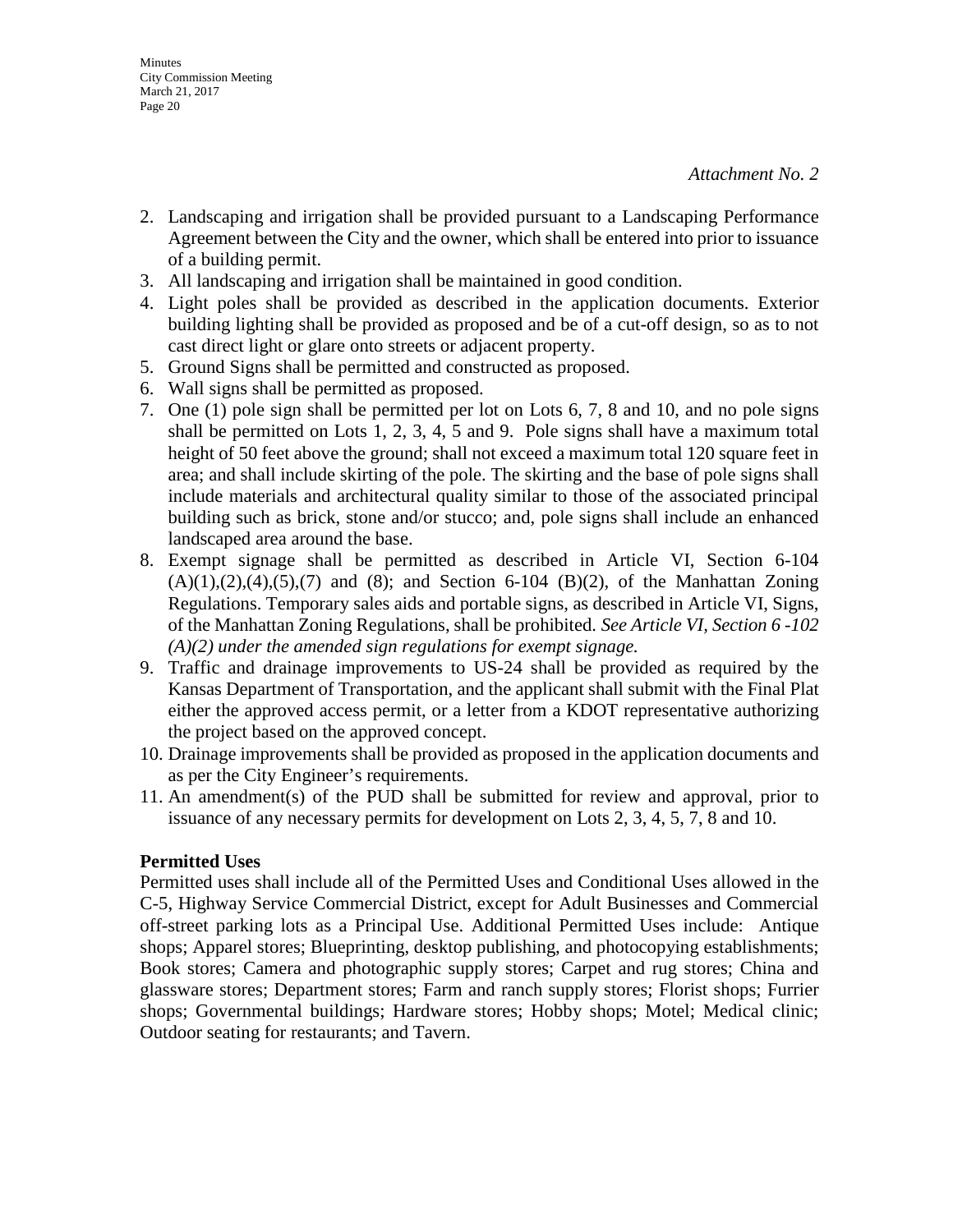## **PUD AMENDMENT AND PROPOSED IMPROVEMNTS ON LOT 9**

**Proposed Use and Building:** The proposed PUD Amendment is to allow for Group Day Care Centers as a permitted use on Lot 9. Group Day Care Centers are defined by the Manhattan Zoning Ordinance as "A facility which is primarily designed, intended, or used for the providing of care for seven (7) or more children, for part or all of a day, away from the home of the parent or legal guardian."

This PUD site was most recently a sit down restaurant with an outdoor seating area to the north of the building. The applicant proposes to renovate this portion of the multi-tenant commercial building to provide a secured Group Day Care Center for Creche Daycare that will serve up to 90 children. The Group Day Care Center will consist of classrooms for infants to preschool children, office spaces, reception area, storage and restrooms. The outdoor seating area will be converted to a fenced-in playground area. This fenced-in playground area will also encompass a portion of the open yard space to west of the building.

**Proposed Signs:** No specific signage has been proposed for the new use. The PUD originally allowed wall signs based on the original Final Development Plan. This requirement of the PUD will be applied to the signage for the proposed group day care center.

**Proposed Lighting:** Exterior lighting of the site include off-street parking lot light poles and pedestrian scaled lighting on the building and under its overhangs. No changes to the exterior lighting on the building or the lot are proposed.

# **MATTERS TO BE CONSIDERED WHEN AMENDING A PLANNED UNIT DEVELOPMENT**

**1. WHETHER THE PROPOSED AMENDMENT IS CONSISTENT WITH THE INTENT AND PURPOSE OF THE APPROVED PUD, AND WILL PROMOTE THE EFFICIENT DEVELOPMENT AND PRESERVATION OF THE ENTIRE PUD:** The proposed amendment is consistent with the intent and purpose of the approved commercial PUD to consist of a broad range of highway service and retail uses. The approved Final Development Plan a 33,000 square foot multi-tenant commercial building and accessory off-street parking lot.

The proposed PUD Amendment should not limit the original use of development lot and will promote the efficient use of the site, and PUD, by allowing the continued use of a major space in the development.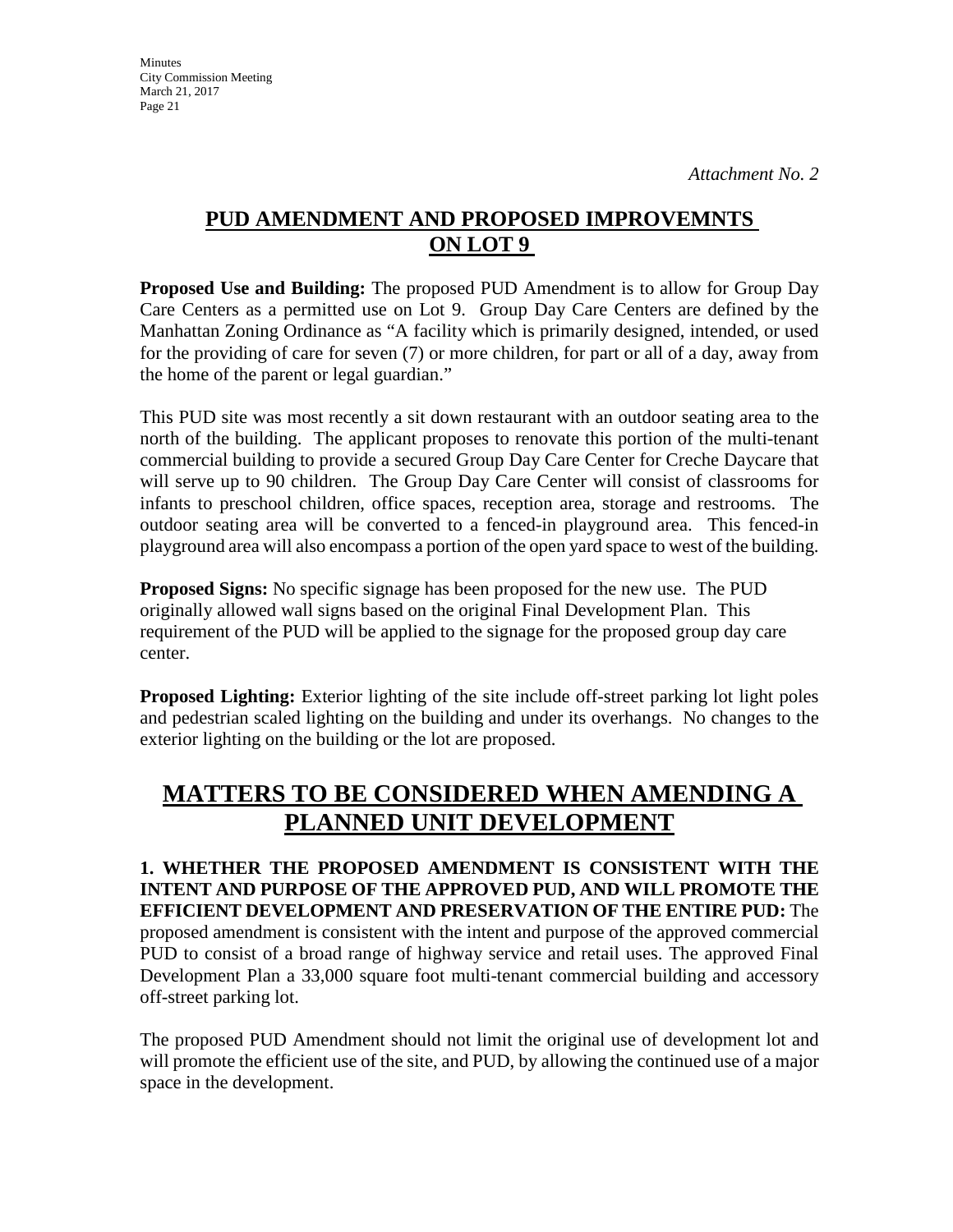*Attachment No. 2* 

**2. WHETHER THE PROPOSED AMENDMENT IS MADE NECESSARY BECAUSE OF CHANGED OR CHANGING CONDITIONS IN OR AROUND THE PUD, AND THE NATURE OF SUCH CONDITIONS:** The amendment is made necessary because the PUD did not allow Group Day Care Centers as a permitted use. As the applicant states, the space for the proposed Group Day Care Center is to be located was where 2 separate restaurants had not been successful, for various reasons. The conversion of the tenant space to the Group Day Care Center will allow for use that is compatible to the development and surround areas.

**3. WHETHER THE PROPOSED AMENDMENT WILL RESULT IN A RELATIVE GAIN TO THE PUBLIC HEALTH, SAFETY, CONVENIENCE OR GENERAL WELFARE, AND IS NOT GRANTED SOLELY TO CONFER A SPECIAL BENEFIT UPON ANY PERSON:** The proposed amendment will result in a gain to the public by allowing development of a vacant space in the development. The amendment is necessary because of the condition of the approval of the Ordinance creating the PUD and not because the amendment will confer a special benefit to any person.

# **ADDITIONAL MATTERS TO BE CONSIDERED WHEN AMENDING A PLANNED UNIT DEVELOPMENT**

**1. LANDSCAPING:** The site's established landscaping consisting of ornamental trees, shrubs, perennials, grasses and lawn areas. The outdoor play area for the group day care center will include the existing outdoor seating area of the previous restaurants and fencing in the grass yard area to the west of the building. This area will provide for playground areas for the group daycare children. The fenced in area will convert 2,700 square feet of open grass yard into the playground. The total playground area will be approximately 4,400 square feet.

**2. SCREENING:** A six (6) foot tall metal fence will be provided around the playground area for security of the children.

**3. DRAINAGE:** The site currently drains towards South Port Drive, which circles the site. The stormwater run off enters the public stormwater system. No changes to the drainage pattern are proposed. The site is not located within a regulated floodplain *(see Physical & Environmental Characteristics below)*.

**4. CIRCULATION**: The existing street system provides an internal circulation pattern for the development which is safe, convenient and efficient for movement of goods, motorists, and pedestrians. No changes to the circulation patterns for the site are proposed. Parents, visitors and employees will use the existing entrances to the building.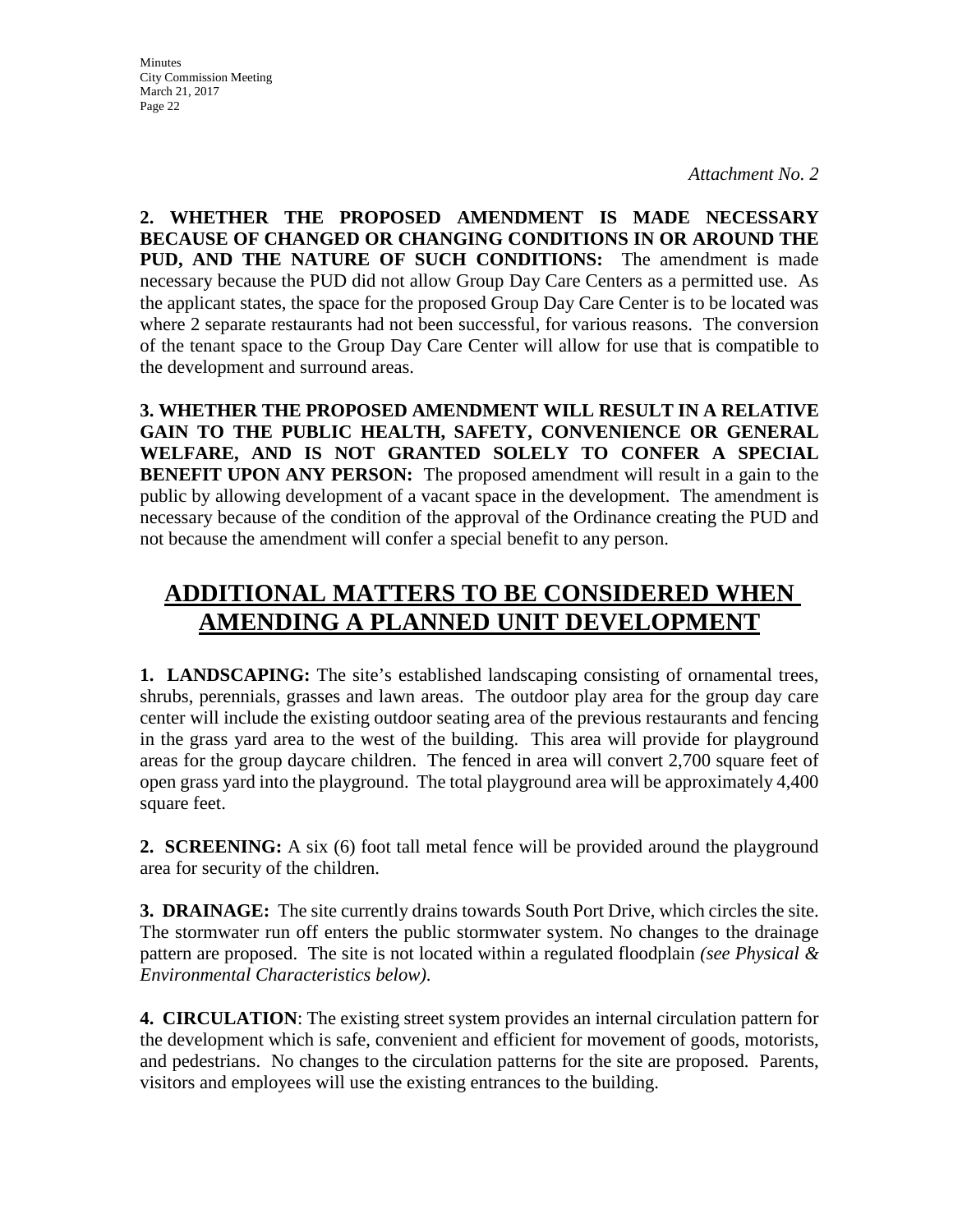The building space will be access restricted per requirements of the Kansas Department of Health and Environment.

Pedestrian Access. Pedestrians access is provided by existing sidewalks along South Port Drive and sidewalks internal to the site.

Traffic. Due to nature of the PUD Amendment, a traffic study was not required by the City Engineer.

Off-Street Parking. One hundred and fifty-nine (159) off-street parking spaces are located on the site. No changes to the off-street parking lot layout are proposed. The site was approved as a multi-tenant commercial space. The site originally was planned for a restaurant. The establishment of the group daycare center at the space will generate less parking then the previous use.

**5. OPEN SPACE/LANDSCAPED AND COMMON AREA:** As stated the landscaping and lawn areas established on the site. The outdoor play area will fence in approximately 2,700 square feet of the open lawn area to the west of the building.

**6. CHARACTER OF THE NEIGHBORHOOD:** The neighborhood is generally characterized as a major highway service commercial corridor with retail uses near, and along both sides, of US 24 Highway.

# **MATTERS TO BE CONSIDERED WHEN REZONING**

**1. EXISTING USE:** The site is muli-tenant commercial building. The group daycare center is proposed in a space previously a sit down restaurant.

**2. PHYSICAL AND ENVIRONMENTAL CHARACTERISTICS:** The site relatively flat, lot within the circle created by South Port Drive. The effective Flood Insurance Rate Map (FIRM) Panel 359 of 500 dated March 16, 2015, shows the site to be within the 0.2% annual chance flood plain (500-year).

## **3. SURROUNDING LAND USE AND ZONING:**

**(a.) NORTH:**, South Port Drive ROW, Short Stop Convenience Store, Bubble Wash selfservice car wash, U.S.-24 Highway ROW and undeveloped tract (future Heritage Square North); Heritage Square South PUD, C-5, Highway Service Commercial District.

**(b.) SOUTH:** South Port Drive ROW, Midway Wholesale, Salisbury Supply Retail sales and Midwest Exteriors; Heritage Square South PUD.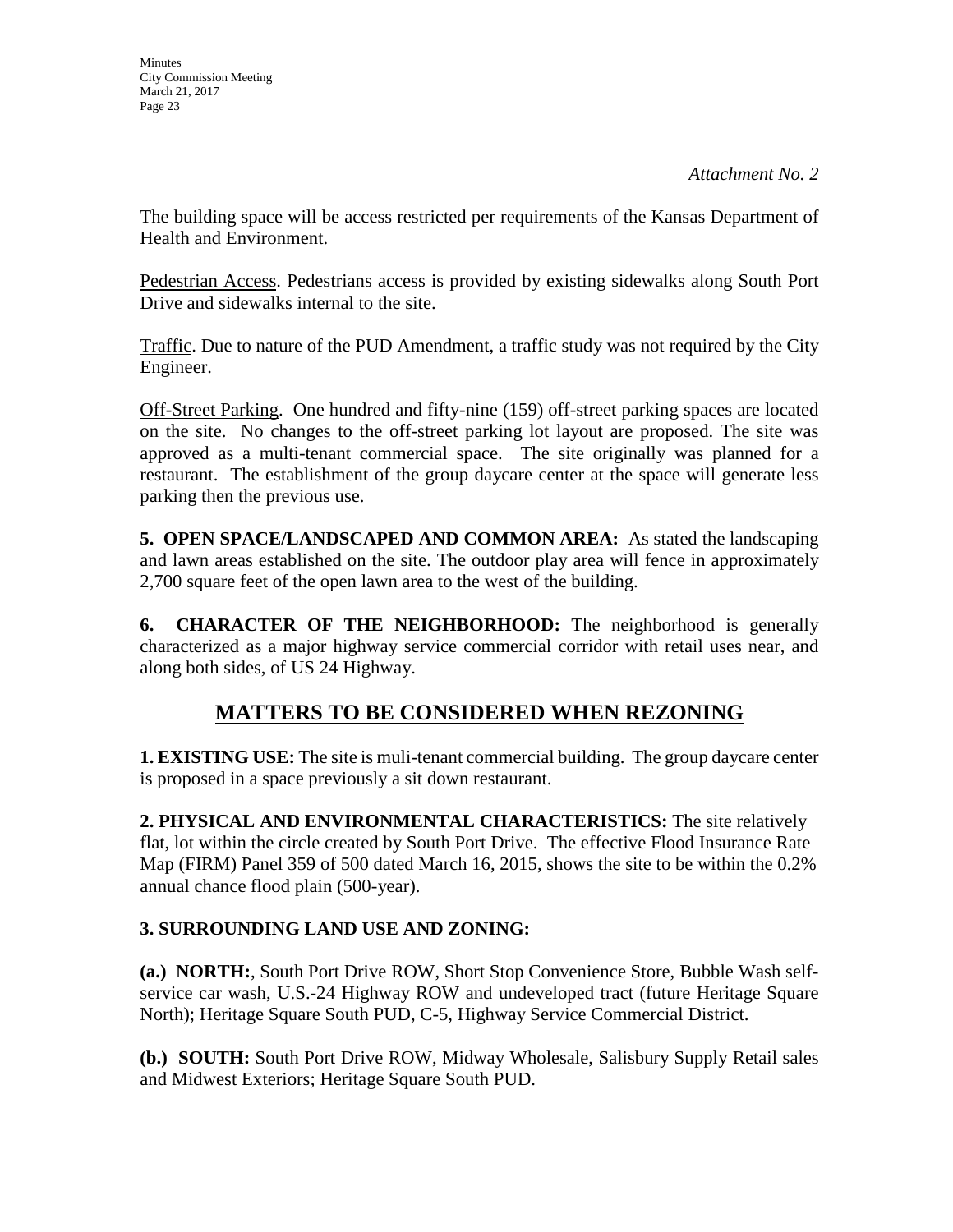**(c.) EAST:** South Port Drive ROW, Vacant commercial property, Leizsler Corporate Headquarters and Warehouse, Widget Fun Center; Heritage Square South PUD.

**(d.) WEST:** South Port Drive ROW, Tractor Supply Store; Heritage Square South PUD.

## **4. GENERAL NEIGHBORHOOD CHARACTER:** See above under **No. 6, CHARACTER OF THE NEIGHBORHOOD**.

**5. SUITABILITY OF SITE FOR USES UNDER CURRENT ZONING:** The site is suitable under the current zoning district. The PUD was established to provide a wide array of commercial uses generally following the C-5, Highway Service Commercial District. The specific site was approved to provide a multi-tenant commercial building. The C-5 District does not permit Group Day Care Centers. However, considering the broad range of commercial uses allowed in the PUD, the Group Day Care Center is suitable for the development and should not adversely impact adjacent properties.

**6. COMPATIBILITY OF PROPOSED DISTRICT WITH NEARBY PROPERTIES AND EXTENT TO WHICH IT MAY HAVE DETRIMENTAL AFFECTS:** Minimal impact on adjacent commercial property in the Heritage Square South PUD with respect to light, noise, and traffic is anticipated. The site of the proposed Group Day Care Center was previously a sit down restaurant. The proposed PUD Amendment should be less intensive than the restaurant. The proposed use will most likely generate traffic that is concentrated at different times (i.e. before 8:00 am and after 5:00 pm) than the other businesses within the multi-tenant commercial development. The applicant has stated in the application information that the previous restaurants created parking issues for the development due to conflicting traffic generation with other businesses in the area.

**7. CONFORMANCE WITH COMPREHENSIVE PLAN:** The Future Land Use Map of the Manhattan Urban Area Comprehensive Plan designates the site as Community Commercial (CC). The Comprehensive Plan also reflects the land use designation of the US 24 Corridor Plan developed by Pottawatomie County. The site is also subject to the US 24 Corridor Special Planning Area Policies in the Comprehensive Plan.

The existing PUD was found to conform to the Comprehensive Plan in 2006. The proposed PUD amendment conforms to the Manhattan Urban Area Comprehensive Plan.

## **8. ZONING HISTORY AND LENGTH OF TIME VACANT AS ZONED:**

June 29, 2006: City of Manhattan receives requests for island annexation of the proposed Heritage Square North and Heritage Square South tracts from Roger Schultz and Rob Eichman.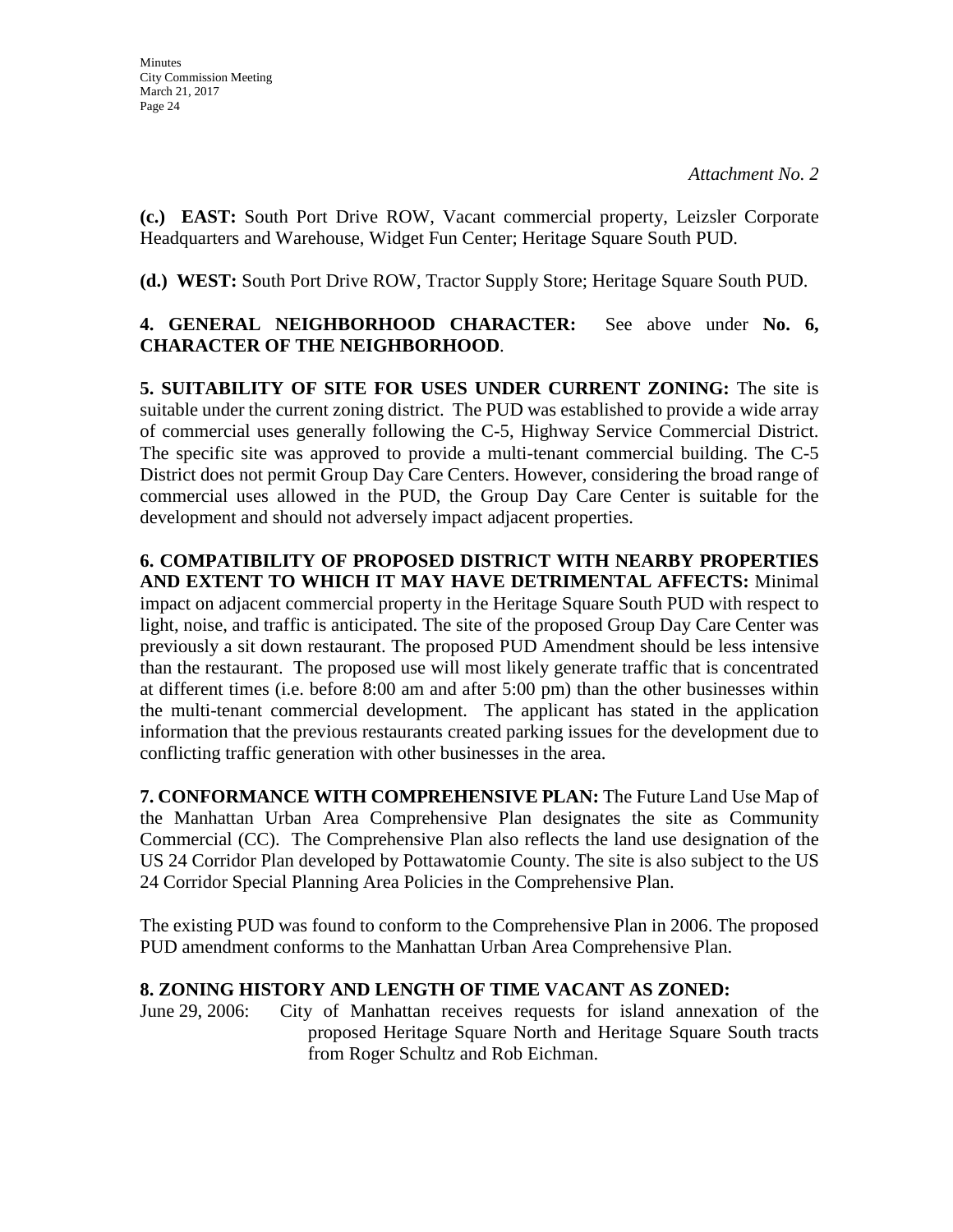| July 11, 2006:    | City Commission approves Resolution Nos. 071106-H & I,<br>requesting the Board of Pottawatomie County Commissioners to<br>make positive findings regarding the requested island annexation of<br>Heritage Square North and Heritage Square South.                                                                                                                                                  |
|-------------------|----------------------------------------------------------------------------------------------------------------------------------------------------------------------------------------------------------------------------------------------------------------------------------------------------------------------------------------------------------------------------------------------------|
| July 27, 2006:    | Board of Pottawatomie County Commissioners makes positive<br>findings regarding the island annexations of Heritage Square North<br>and Heritage Square South.                                                                                                                                                                                                                                      |
| August 15, 2006:  | City Commission approves first reading of ordinances annexing<br>Heritage Square North and Heritage Square South; and, approves<br>Resolution No. 081506-A, requesting the Board of Pottawatomie<br>County Commissioners to make positive findings regarding the<br>island annexation of that portion of the US 24 Right-of-way that<br>adjoins Heritage Square.                                   |
| August 18, 2006:  | City of Manhattan receives Consent To Annexation from the Kansas<br>Department of Transportation for that portion of the US Highway 24<br>right-of-way that adjoins Heritage Square South, consisting of 6.791<br>acres.                                                                                                                                                                           |
| August 21, 2006:  | Board of Pottawatomie County Commissioners makes positive<br>findings regarding the island annexation of that portion of the US<br>Highway 24 right-of-way that adjoins Heritage Square South.                                                                                                                                                                                                     |
| October 16, 2006; | Manhattan Urban Area Planning Board holds public hearing and<br>recommends approval (7-0), of the rezoning the proposed Heritage<br>Square South and the adjoining US Highway 24 right-of-way from<br>County - CH, Highway & Commercial Corridor District, to PUD,<br>Commercial Planned Unit Development District.                                                                                |
| November 7, 2006  | City Commission approved first reading of an ordinance annexing<br>the 6.8-acre portion of the US Highway 24 right-of-way that adjoins<br>the Heritage Square South development; and, approved first reading<br>of an ordinance rezoning the proposed Heritage Square South<br>development and the adjoining portion of US Highway 24 right-of-<br>way, to PUD, Planned Unit Development District. |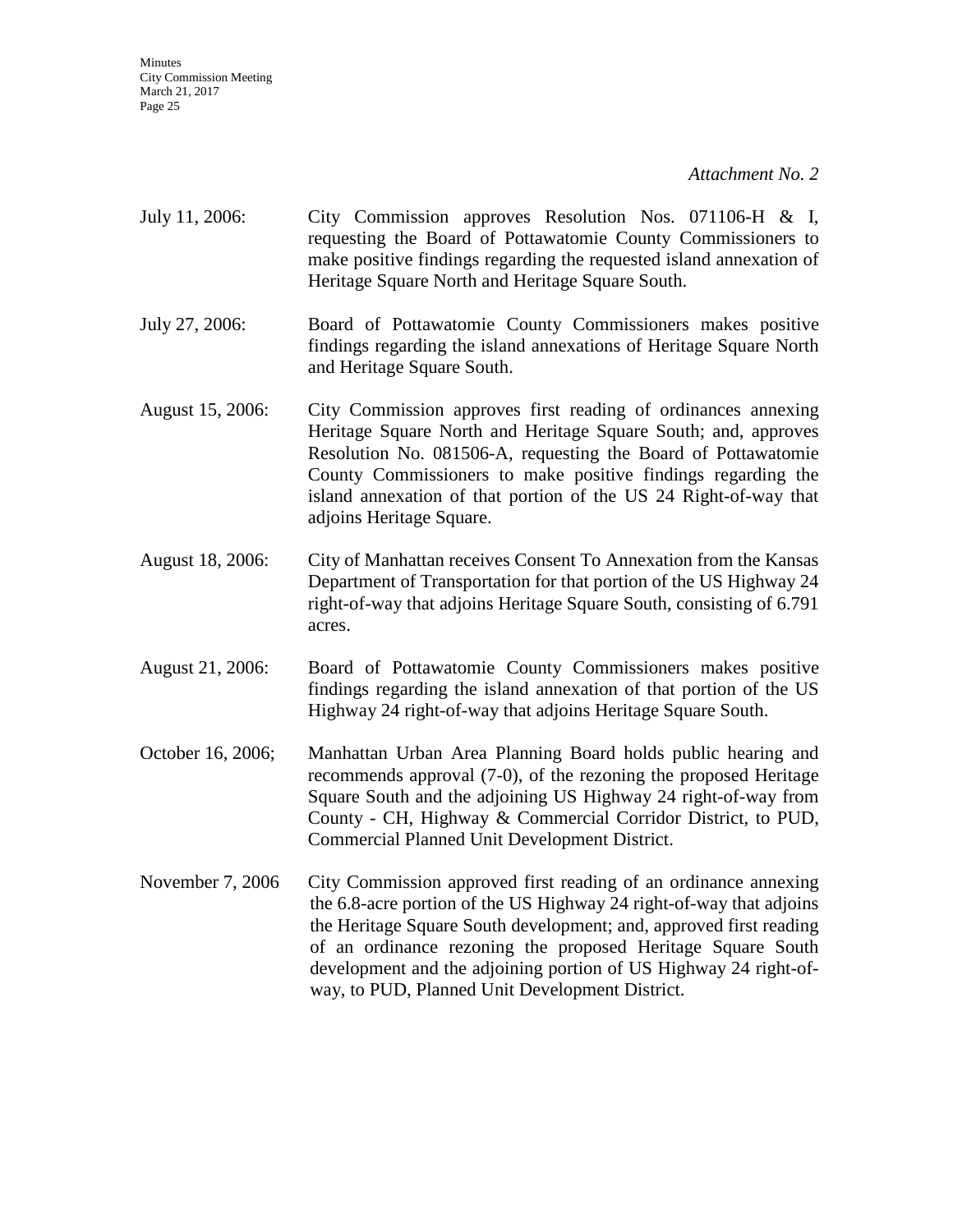- February 6, 2007 City Commission approves Ordinance No. 6606 annexing proposed Heritage Square North, proposed Heritage Square South and the 6.8-acre portion of the US Highway 24 right-of-way that adjoins Heritage Square South; and, approved Ordinance No.6607 rezoning the Heritage Square South and the adjoining portion of US Highway 24 right-of-way, to PUD, Commercial Planned Unit Development District.
- March 5, 2007 Manhattan Urban Area Planning Board approves the Final Development Plan (Lots 1, 6, and 9) and Final Plat of the Heritage Square South Addition (Lots 1-10).
- March 15, 2007 City Commission accepts the easements and rights-of-way as shown on the Final Plat of Heritage Square South Addition.
- July 17, 2007 City Commission approves first reading of an ordinance renaming Heritage South Road to South Port Road, and Heritage Square Drive to South Port Drive, in Heritage Square South P.U.D. Addition.
- August 14, 2007 City Commission approves Ordinance No. 6651 renaming Heritage South Road to South Port Road, and Heritage Square Drive to South Port Drive, in Heritage Square South P.U.D. Addition.
- January 24, 2013 Manhattan Urban Area Planning Board recommends approval of proposed amendment of Ordinance No. 6607 and the Preliminary Development Plan of Lot 3, Heritage Square South Commercial Planned Unit Development, to be known as the Final Development Plan of Lot 3, Heritage Square South Commercial Planned Unit Development, based on the findings in the Staff Report.
- February 19, 2013 City Commission approves first reading of an ordinance amending Ordinance No. 6607 and the Preliminary Development Plan of Lot 3, Heritage Square South Commercial Planned Unit Development, to be known as the Final Development Plan of Lot 3, Heritage Square South Commercial Planned Unit Development.
- March 5, 2013 City Commission approves Ordinance No. 6991 amending the Preliminary Development Plan of Lot 3, Heritage Square South Commercial Planned Unit Development and Ordinance No. 6607, as proposed, based on the findings in the Staff Report.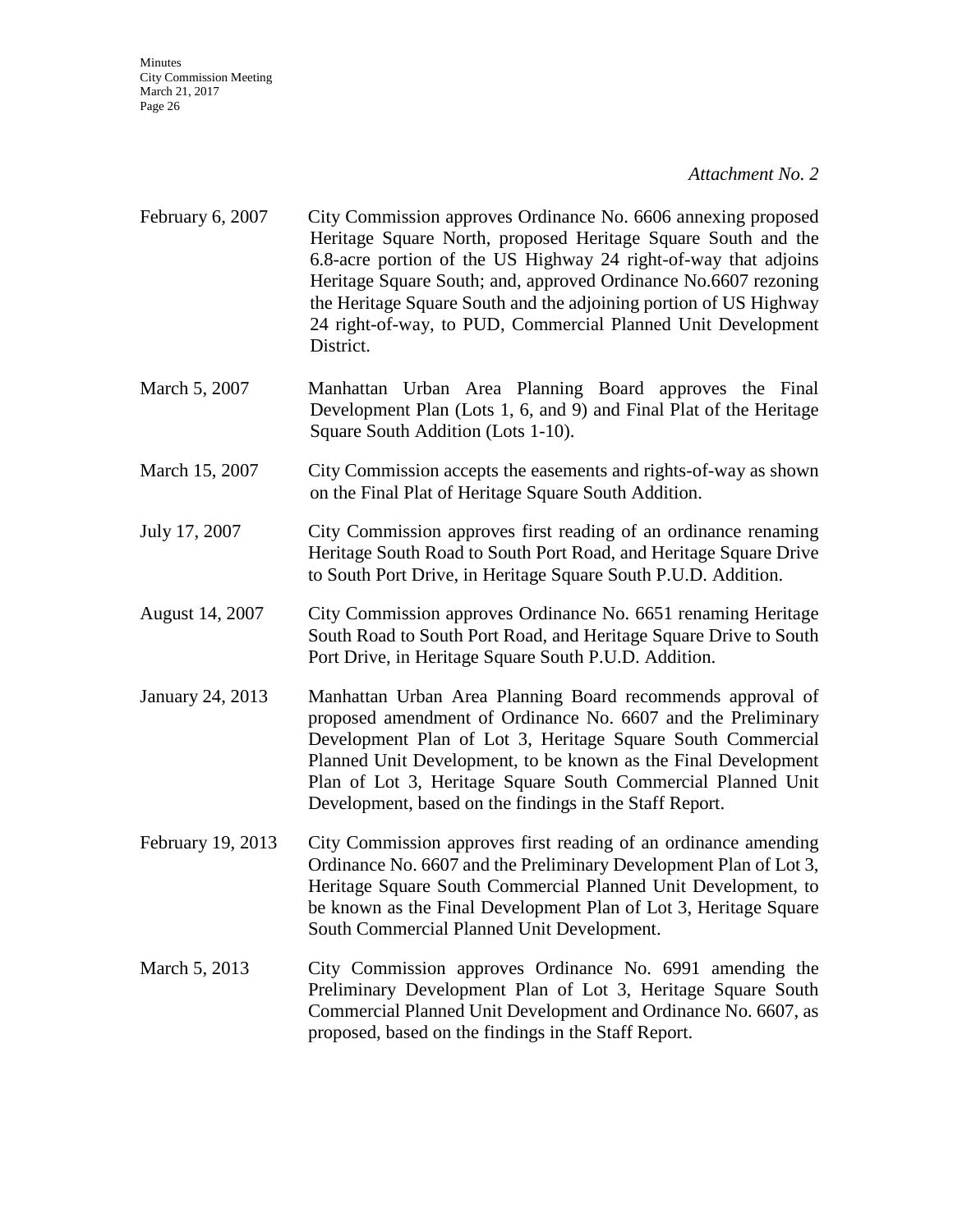- June 3, 2013 Manhattan Urban Area Planning Board recommends approval of a proposed amendment of Ordinance No. 6607 and the Preliminary Development Plan of Lot 2, and Lots 7 and 8, Heritage Square South Commercial Planned Unit Development, to be known as the Final Development Plan of Lot 2, Heritage Square South Commercial Planned Unit Development, and the Final Development Plan of Lots 7 and 8, Heritage Square South Commercial Planned Unit Development, based on the findings in the Staff Report; and approves the Final Plat of Heritage square South Unit Two PUD.
- June 18, 2013 City Commission approves first reading of an ordinance amending Ordinance No. 6607 and the Preliminary Development Plan of Lot 2, and Lots 7 and 8, Heritage Square South Commercial Planned Unit Development, to be known as the Final Development Plan of Lot 2, Heritage Square South Commercial Planned Unit Development, and the Final Development Plan of Lots 7 and 8, Heritage Square South Commercial Planned Unit Development.
- July 2, 2013 City Commission approves Ordinance No. 7010 amending Ordinance No. 6607 and the Preliminary Development Plan of Lot 2, and Lots 7 and 8, Heritage Square South Commercial Planned Unit Development, to be known as the Final Development Plan of Lot 2, Heritage Square South Commercial Planned Unit Development, and the Final Development Plan of Lots 7 and 8, Heritage Square South Commercial Planned Unit Development; and, accepts the easements associated with Lot 2 and Lot 3, Heritage Square South Unit two PUD.
- July 2, 2013 City Commission accepts the easements as, as shown on the Final Plat of Heritage Square South, Unit Two PUD.
- July 15, 2013 Manhattan Urban Area Planning Board recommends approval of an amendment of Ordinance No. 6607 and the Preliminary Development Plan of Lots 4 and 5, Heritage Square South Commercial Planned Unit Development, to be known as the Final Development Plan of Lot 4 and Lot 5, Heritage Square South Commercial Planned Unit Development, based on the findings in the Staff Report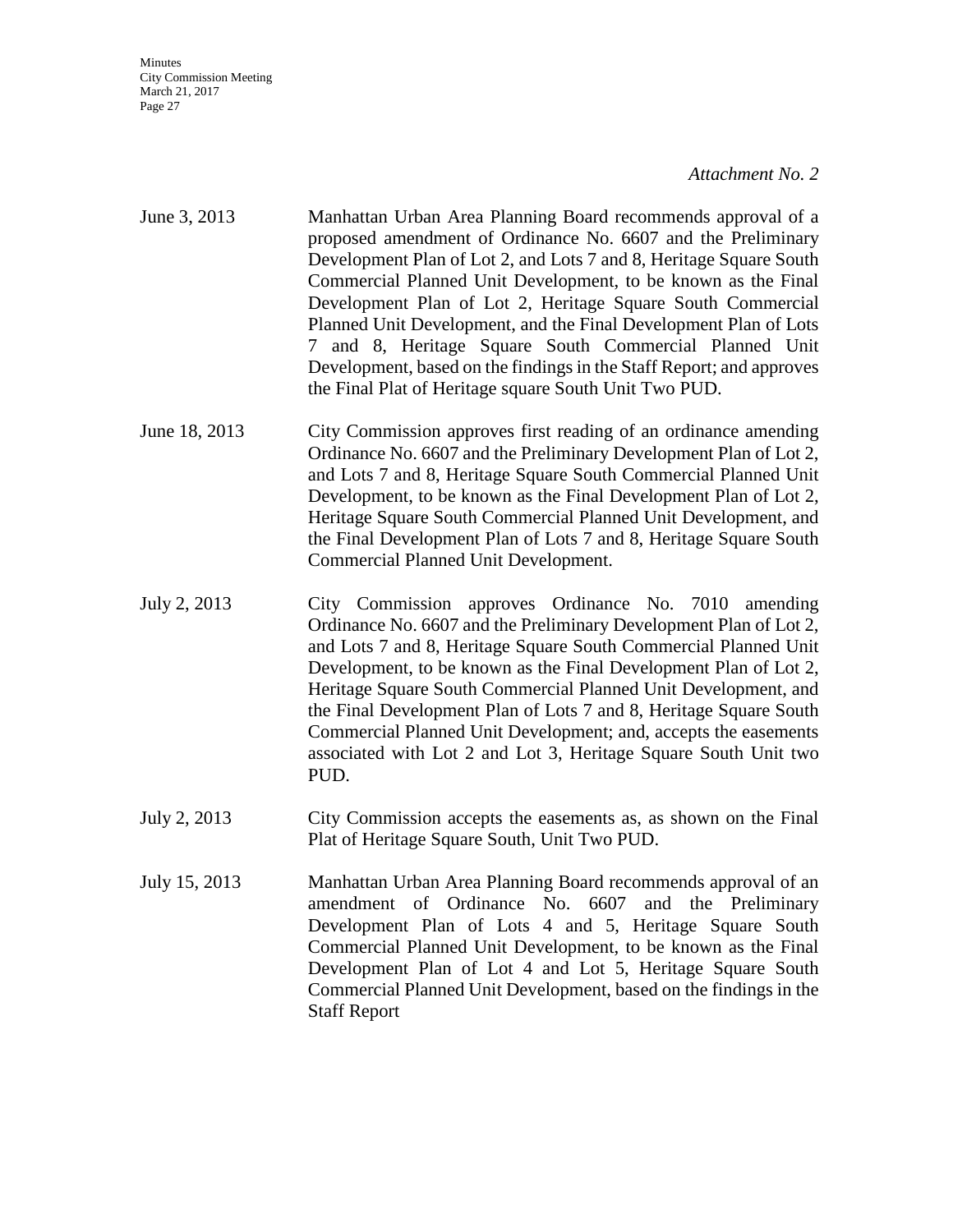| August 6, 2013 | City Commission approves first reading of an Ordinance amending  |
|----------------|------------------------------------------------------------------|
|                | the Preliminary Development Plan of Lot 4, and Lot 5, Heritage   |
|                | Square South Commercial Planned Unit Development (PUD), and      |
|                | Ordinance No. 6607, to be known as the Final Development Plan of |
|                | Lot 4 and Lot 5, Heritage Square South Commercial PUD.           |

- August 20, 2013 City Commission approves Ordinance No. 7035 amending the Preliminary Development Plan of Lot 4, and Lot 5, Heritage Square South Commercial Planned Unit Development (PUD), and Ordinance No. 6607, to be known as the Final Development Plan of Lot 4 and Lot 5, Heritage Square South Commercial PUD.
- January 6, 2014 Manhattan Urban Area Planning Board recommends approval of an amendment of Ordinance No. 6607 and the Preliminary Development Plan of Lot 10, Heritage Square South Commercial Planned Unit Development, to be known as the Final Development Plan of Salisbury Supply, Lot 1, Heritage Square South, Unit Three, Commercial Planned Unit Development; and approves the Final Plat of Heritage square South Unit Three PUD.
- January 21, 2014 City Commission approves first reading of an ordinance amending Ordinance No. 6607 and the Preliminary Development Plan of Lot 10, Heritage Square South Commercial as proposed.
- February 4, 2014 City Commission approves Ordinance No. 7062 amending Ordinance No. 6607 and the Preliminary Development Plan of Lot 10, Heritage Square South Commercial as proposed, to allow construction of the proposed Salisbury Supply store on proposed Lot 1, Heritage Square South, Unit Three, Commercial Planned Unit Development; and accepts the easements and rights-of-way as shown on the Final Plat of Heritage Square South, Unit Three, Commercial Planned Unit Development.
- April 20, 2015 Manhattan Urban Area Planning Board recommends approval of the proposed amendment of Ordinance No. 6607 and Ordinance No. 7062, and the Preliminary Development Plan for Lot 2, Heritage Square South Unit Three, Commercial Planned Unit Development, to be known as the Final Development Plan of Leiszler Oil Company, Lot 5, Heritage Square South, Unit Four, Commercial Planned Unit Development, with two conditions of approval.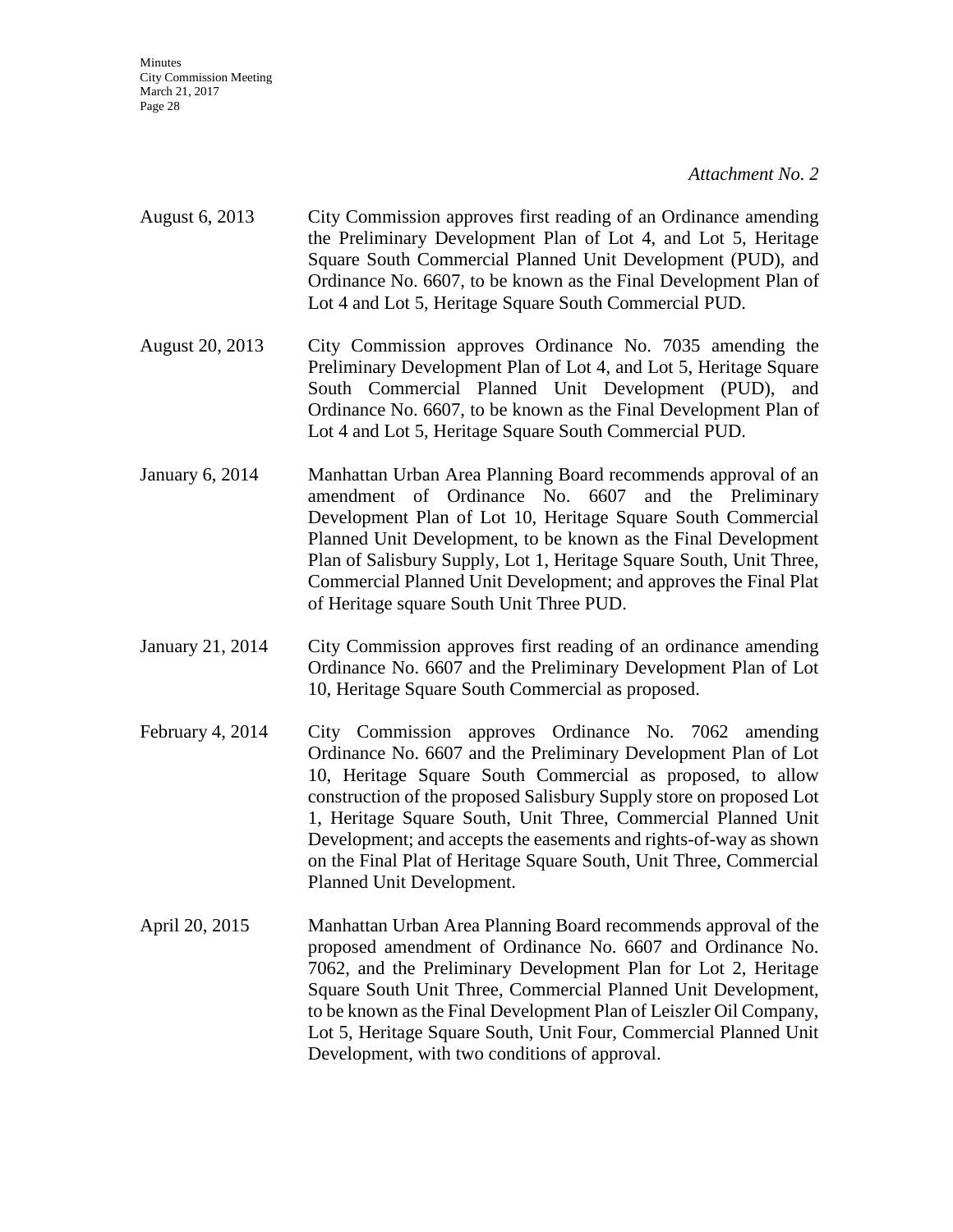## *Attachment No. 2*

| May 5, 2015        | City Commission approves first reading of an ordinance amendment<br>of Ordinance No. 6607 and Ordinance No. 7062, and the Preliminary<br>Development Plan for Lot 2, Heritage Square South Unit Three,<br>Commercial Planned Unit Development, to be known as the Final<br>Development Plan of Leiszler Oil Company, Lot 5, Heritage Square<br>South, Unit Four, Commercial Planned Unit Development.        |
|--------------------|--------------------------------------------------------------------------------------------------------------------------------------------------------------------------------------------------------------------------------------------------------------------------------------------------------------------------------------------------------------------------------------------------------------|
| May 19, 2015       | City Commission approves Ordinance No. 7139 amending<br>Ordinance Nos. 6607 and 7062, and the Preliminary Development<br>Plan for Lot 2, Heritage Square South, Unit Three, Commercial<br>Planned Unit Development, to be known as the Final Development<br>Plan of Leiszler Oil Company, Lot 5, Heritage Square South, Unit<br>Four, Commercial Planned Unit Development.                                   |
| May 19, 2015       | City Commission accepts the easements and rights-of-way as shown<br>on the Final Plat of Heritage Square South, Unit Four, Commercial<br>Planned Unit Development.                                                                                                                                                                                                                                           |
| August 17, 2015    | Manhattan Urban Area Planning Board recommends approval of the<br>proposed amendment of Ordinance Nos. 6607, 7062 and 7139, and<br>the Preliminary Development Plan for Lot 4, Heritage Square South<br>Unit Four, Commercial PUD, to be known as the Final Development<br>Plan of Midland Exteriors, Lot 4, Heritage Square South, Unit Four,<br>Commercial PUD, based on the findings in the Staff Report. |
| September 1, 2015  | City Commission approves first reading of an ordinance amending<br>the PUD as proposed.                                                                                                                                                                                                                                                                                                                      |
| September 15, 2015 | City Commission approves Ordinance No. 7166 amending<br>Ordinance Nos. 6607, 7062, and 7139 and the Preliminary<br>Development Plan for Lot 4, Heritage Square South Unit Four,<br>Commercial Planned Unit Development, generally located southeast<br>of the intersection of South Port Drive and US-24 Highway, to be<br>known as the Final Development Plan of Midland Exteriors, Lot 4,                  |

Development.

Heritage Square South, Unit Four, Commercial Planned Unit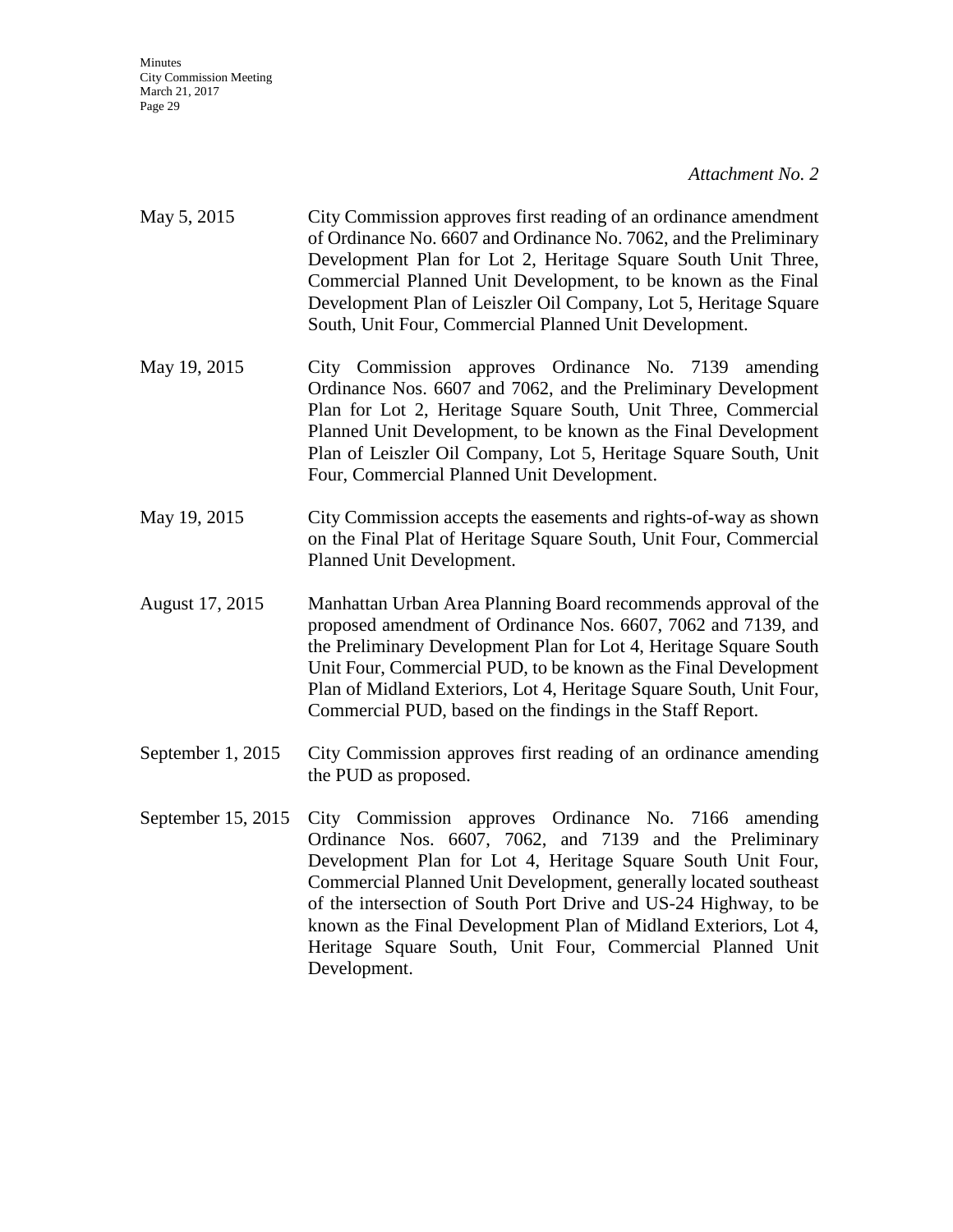#### *Attachment No. 2*

- January 21, 2016 Manhattan Urban Area Planning Board recommends approval of the proposed amendment of Ordinance Nos. 6607, 7062 and 7139, and the Preliminary Development Plan for Lot 2, Heritage Square South Unit Four, Commercial Planned Unit Development, to be known as the Final Development Plan of Family Fun Center, Lot 2, Heritage Square South, Unit Four, Commercial Planned Unit Development, based on the findings in the Staff Report.
- February 16, 2016 City Commission approves first reading of an ordinance amending the PUD, as proposed for a family fun center.
- March 1, 2016 City Commission approves Ordinance No. 7202 amending Ordinance Nos. 6607, 7062, and 7139 and the Preliminary Development Plan for Lot 2, Heritage Square South Unit Four, PUD, to be known as the Final Development Plan Lot 2, Heritage Square South, Unit Four.
- October 3, 2016 Manhattan Urban Area Planning Board recommends approval of the proposed rezoning of Heritage Square North from Pottawatomie County CH, Highway Commercial District, to C-5, Highway Service Commercial District; and, approved the Preliminary Plat for Heritage Square North with six (6) conditions of approval.

**9. CONSISTENCY WITH INTENT AND PURPOSE OF THE ZONING ORDINANCE:** The intent and purpose of the Zoning Regulations is to protect the public health, safety, and general welfare; regulate the use of land and buildings within zoning districts to assure compatibility; and to protect property values. The PUD Regulations are intended to provide a maximum choice of living environments by allowing a variety of housing and building types; a more efficient land use than is generally achieved through conventional development; a development pattern that is in harmony with land use density, transportation facilities and community facilities; and a development plan which addresses specific needs and unique conditions of the site which may require changes in bulk regulations or layout.

The PUD Amendment is required because the Group Day Care Center was not permitted with the original PUD Ordinance. The proposed Amendment is consistent with the other existing and permitted uses established with Ordinance No. 6607.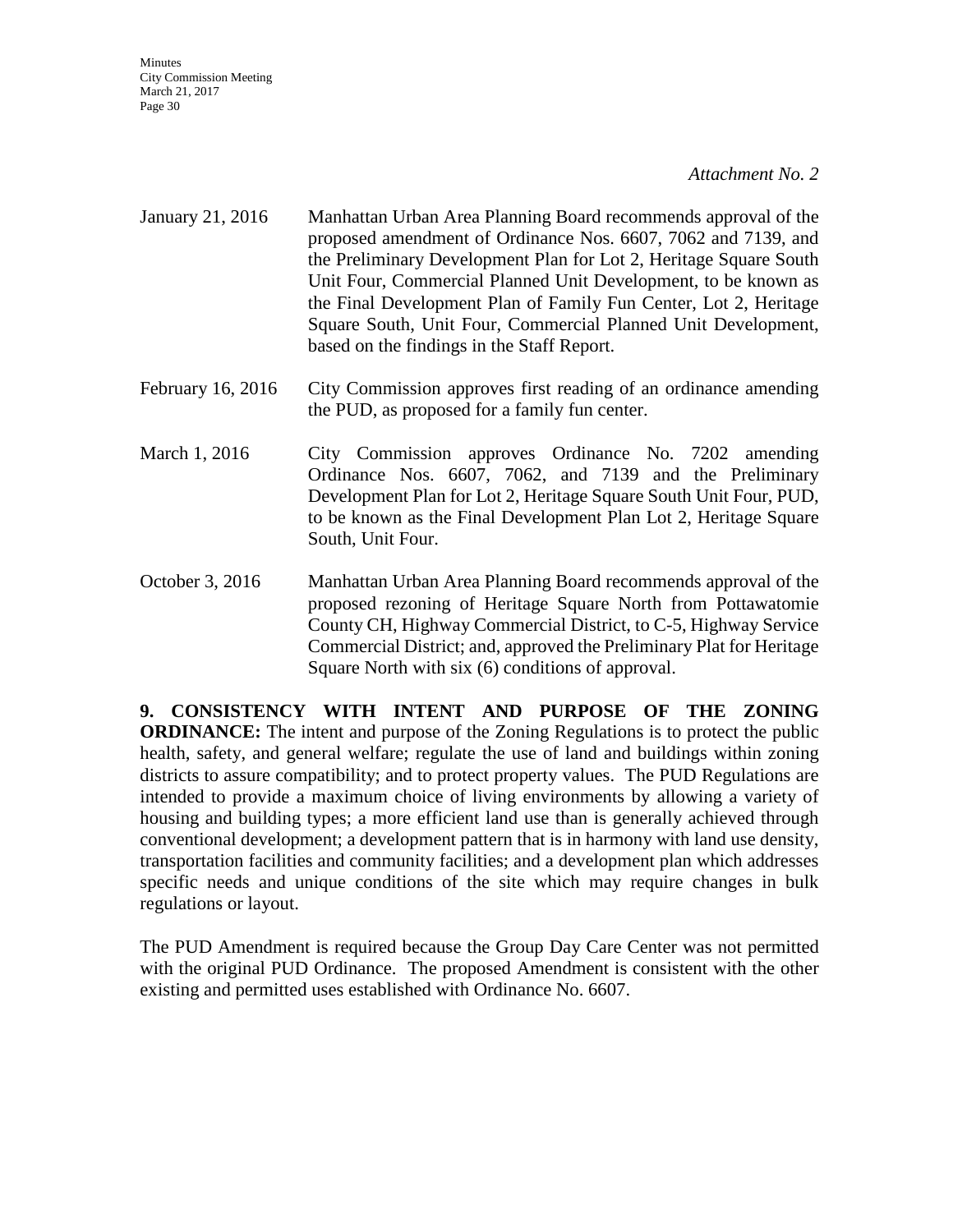## **10. RELATIVE GAIN TO THE PUBLIC HEALTH, SAFETY AND WELFARE THAT DENIAL OF THE REQUEST WOULD ACCOMPLISH, COMPARED WITH THE HARDSHIP IMPOSED UPON THE APPLICANT:** There appears to be no gain to the public that denial would accomplish. No adverse affects on the public are anticipated as a result of the amendment. Denial of the rezoning may be a hardship to the owner.

**11. ADEQUACY OF PUBLIC FACILITIES AND SERVICES:** Adequate street, sanitary sewer and water services are available to serve the development.

## 12. **OTHER APPLICABLE FACTORS:** None

**13. STAFF COMMENTS:** All provisions of Ordinance Nos. 6607, 6991, 7010, 7035, 7062, 7139, 7166, and 7202 that are not in conflict with this amendment shall remain in force.

City Administration recommends approval of the proposed amendment of Ordinance Nos. 6607, 6991, 7010, 7035, 7062, 7139, 7166, and 7202, and the approved Final Development Plan for Lot 9, Heritage Square South, Commercial Planned Unit Development for the proposed Group Day Care Center.

## **ALTERNATIVES:**

- 1. Recommend approval of the proposed amendment of Ordinance Nos. 6607, 6991, 7010, 7035, 7062, 7139, 7166, and 7202 and the approved Final Development Plan of Lot 9, Heritage Square South, Commercial Planned Unit Development, to be known as the Final Development Plan of Creche Daycare, stating the basis for such recommendation.
- 2. Recommend approval of the proposed amendment of Ordinance Nos. 6607, 6991, 7010, 7035, 7062, 7139, 7166, and 7202 and the approved Final Development Plan of Lot 9, Heritage Square South, Commercial Planned Unit Development, to be known as the Final Development Plan of Creche Daycare, and modify the conditions, and any other portions of the proposed PUD, to meet the needs of the community as perceived by the Manhattan Urban Area Planning Board, stating the basis for such recommendation, and indicating the conditions of approval.
- 3. Recommend denial of the proposed amendment of Ordinance Nos. 6607, 6991, 7010, 7035, 7062, 7139, 7166, and 7202 and the approved Final Development Plan of Lot 9, Heritage Square South, Commercial Planned Unit Development, to be known as the Final Development Plan of Creche Daycare, stating the basis for such recommendation.